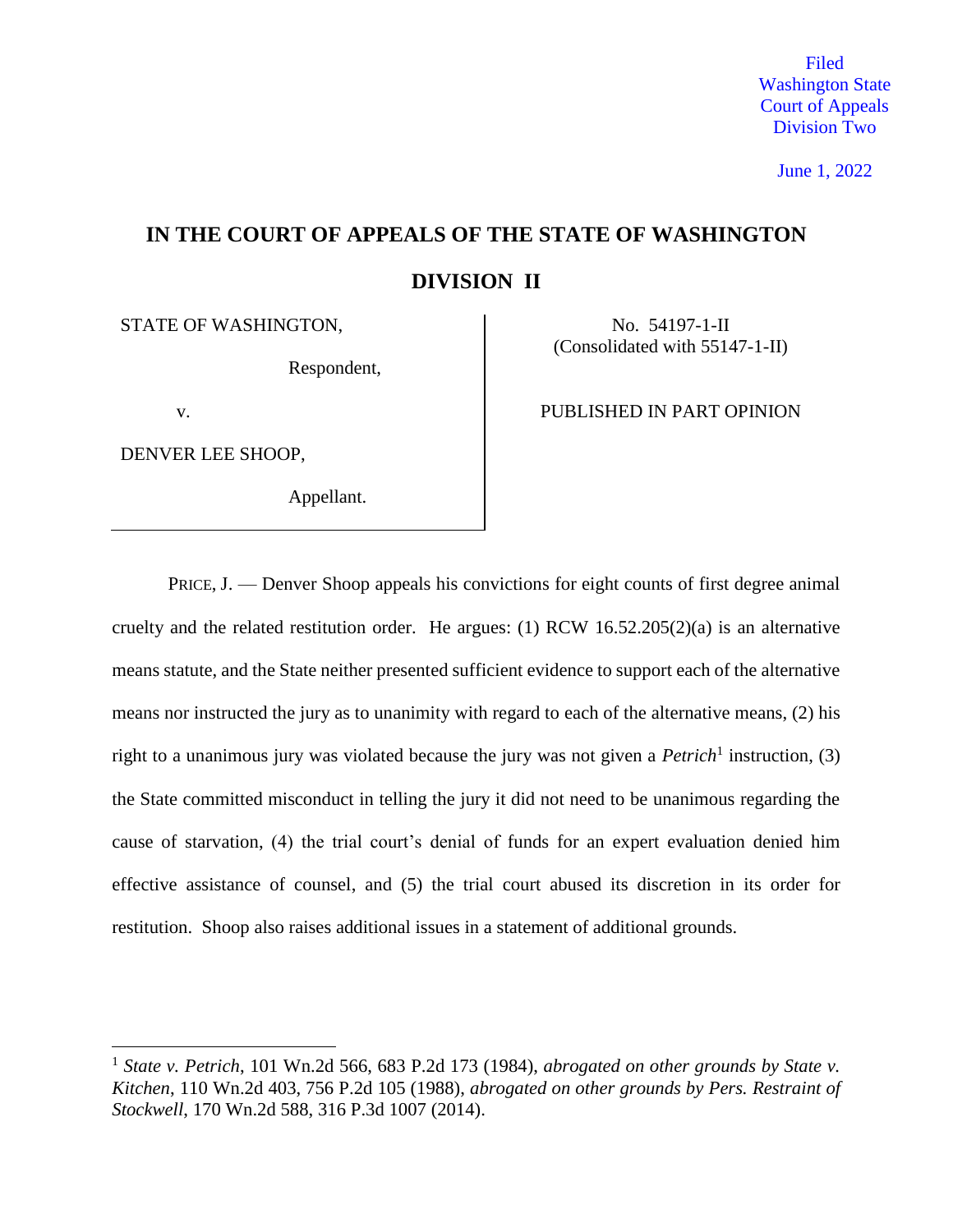We hold that RCW 16.52.205(2)(a) is not an alternative means statute and that a *Petrich* instruction was not required in this case. In the unpublished portion to this opinion, we determine that all of Shoop's remaining arguments fail. Accordingly, we affirm Shoop's convictions and the trial court's restitution order.

# FACTS

# I. BACKGROUND

Shoop owned bison that he kept in a field on his property along with other animals. An animal control officer received a report of animal cruelty related to the bison and drove to Shoop's property. The officer observed eight bison that appeared emaciated and weak. The officer subsequently obtained a warrant and seized seven out of the eight bison but was unable to take the eighth due to its size. One of the bison was pregnant when it was seized, and it later gave birth to a calf.

Shoop was charged with eight counts of first degree animal cruelty, seven for the bison that were seized and one for the bison that the State was unable to seize. His first trial resulted in a mistrial due to a hung jury.

## II. SECOND TRIAL

#### A. JURY SELECTION AND OPENING STATEMENTS

Prior to jury selection for the second trial, the trial court gave preliminary instructions to the entire pool of potential jurors. The trial court stated that Shoop was charged with eight counts of first degree animal cruelty and the counts "pertain[ed] to different animals." 6 Transcript of Proceedings (RP) at 1016. The trial court subsequently repeated that there were eight counts and each pertained to a separate bison.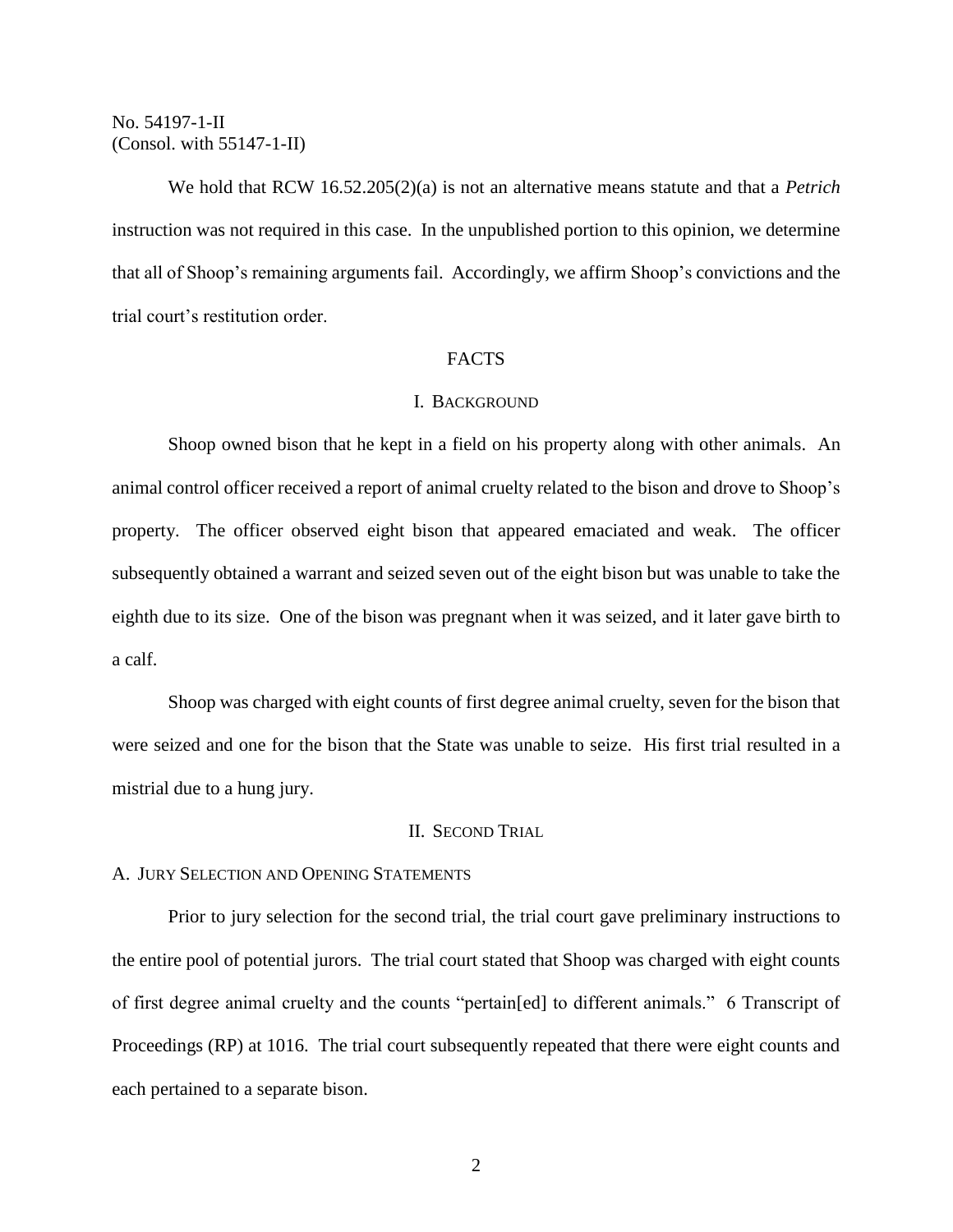Once the jury was selected, the State presented its opening statement. When discussing the charges, the State said that Shoop was being charged with eight counts of first degree animal cruelty, "one for each bison." 7 RP at 1224.

## B. TESTIMONY

At trial, the State presented a significant amount of testimony showing that the condition of the bison was due to a parasitic infection from untreated worms and inadequate food. The State also presented testimony indicating that Shoop had intentionally deprived the bison of water for extended periods of time.

An expert for the State said that at the time the bison were seized, on a scale of one to five (with five being ideal), three of the bison received a score of one (imminent danger of sickness or death), four received a score of two (moderately thin), and one received a score of two to three.

Shoop offered testimony showing that he did not deprive the animals of food and water. Witnesses stated that Shoop had provided dewormer medication to the bison and the animals were in good condition prior to being seized. Shoop also presented testimony that the condition of the bison could have been caused by ingesting toxic plants, by weather conditions, or by liver flukes which are difficult to diagnose.

## C. JURY INSTRUCTIONS AND CLOSING ARGUMENT

Following the close of the evidence, the case was submitted to the jury as eight separate counts of second degree animal cruelty. The jury was instructed, "A separate crime is charged in each count. You must decide each count separately. Your verdict in one count should not control your verdict on any other count." Clerk's Papers (CP) at 154. Additionally, the jury instructions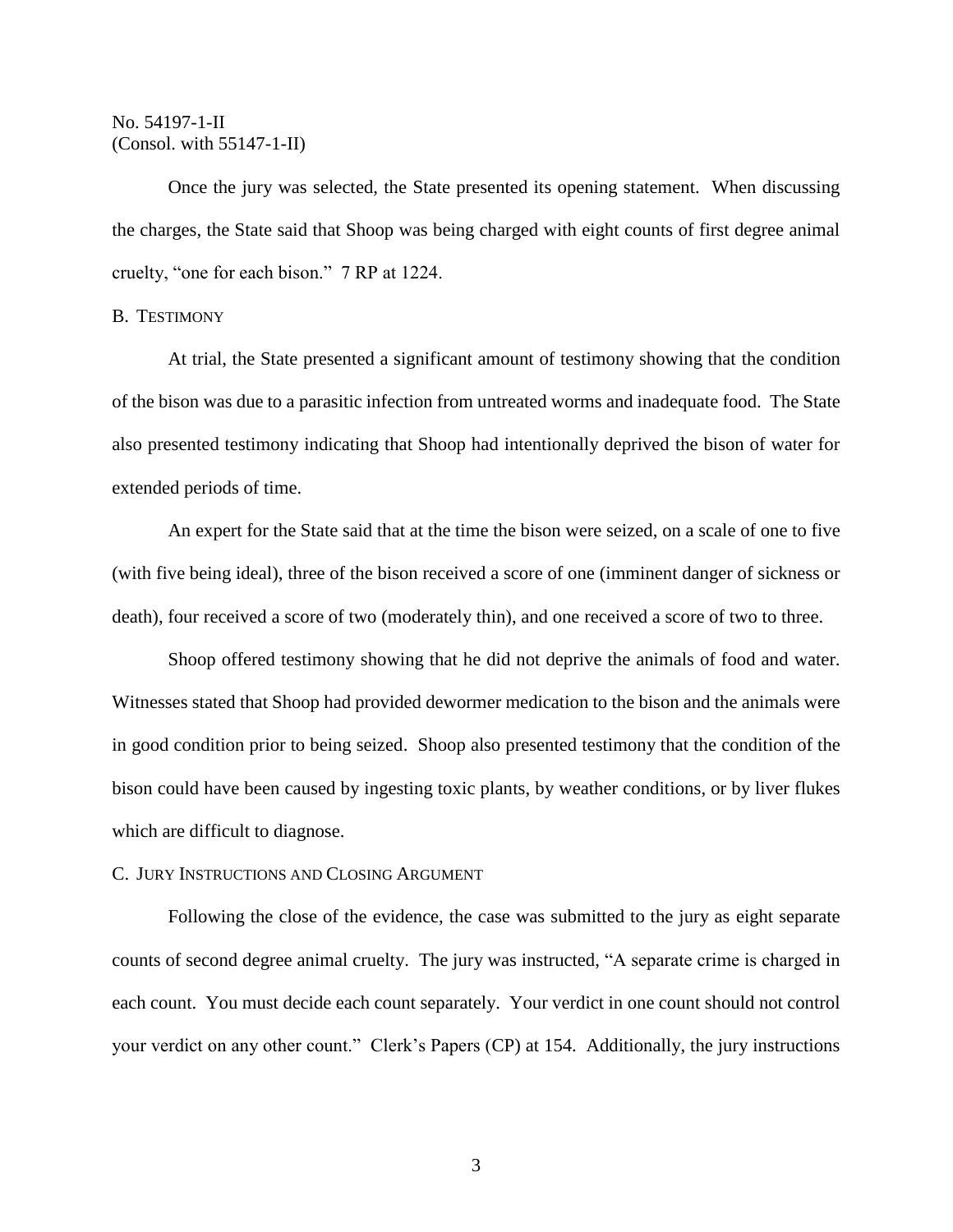for each of the counts stated that the jury must find the following elements beyond a reasonable doubt:

(1) That on or about between October 1, 2017 and April 23, 2018, the defendant,

(2) on an occasion separate and distinct from the act alleged [in all other counts],

(3) with criminal negligence, starved, dehydrated, or suffocated an animal and as a result

(4) caused substantial and unjustifiable physical pain that extended for a period sufficient to cause considerable suffering; and

(5) That this act occurred in the State of Washington, County of Jefferson.

CP at 163-70. Although the jury was instructed generally regarding unanimity, they were not

given a *Petrich*<sup>2</sup> instruction.

 $\overline{a}$ 

In its closing argument, the State acknowledged that there was evidence that starvation

occurred because of both the lack of food and a parasitic infection but told the jury that

you don't have to agree on exactly the method of starvation. So that's not what's meant by unanimity. You just have to agree that the elements of the State—of the charge have been proved beyond a reasonable doubt.

9 RP at 1659. The State also said that the charges were based on a six month time range because starvation takes time. Absent from the State's closing was a detailed discussion of how the animal cruelty charges specifically applied to the evidence that had been presented. Also, unlike its opening statement, the State did not mention whether it intended that each charge related to a separate bison or whether multiple charges applied to a single bison.

The jury found Shoop guilty of all eight counts of first degree animal cruelty.

<sup>&</sup>lt;sup>2</sup> A *Petrich* instruction instructs the jury that it must be unanimous as to the distinct criminal act. 101 Wn.2d at 569-70.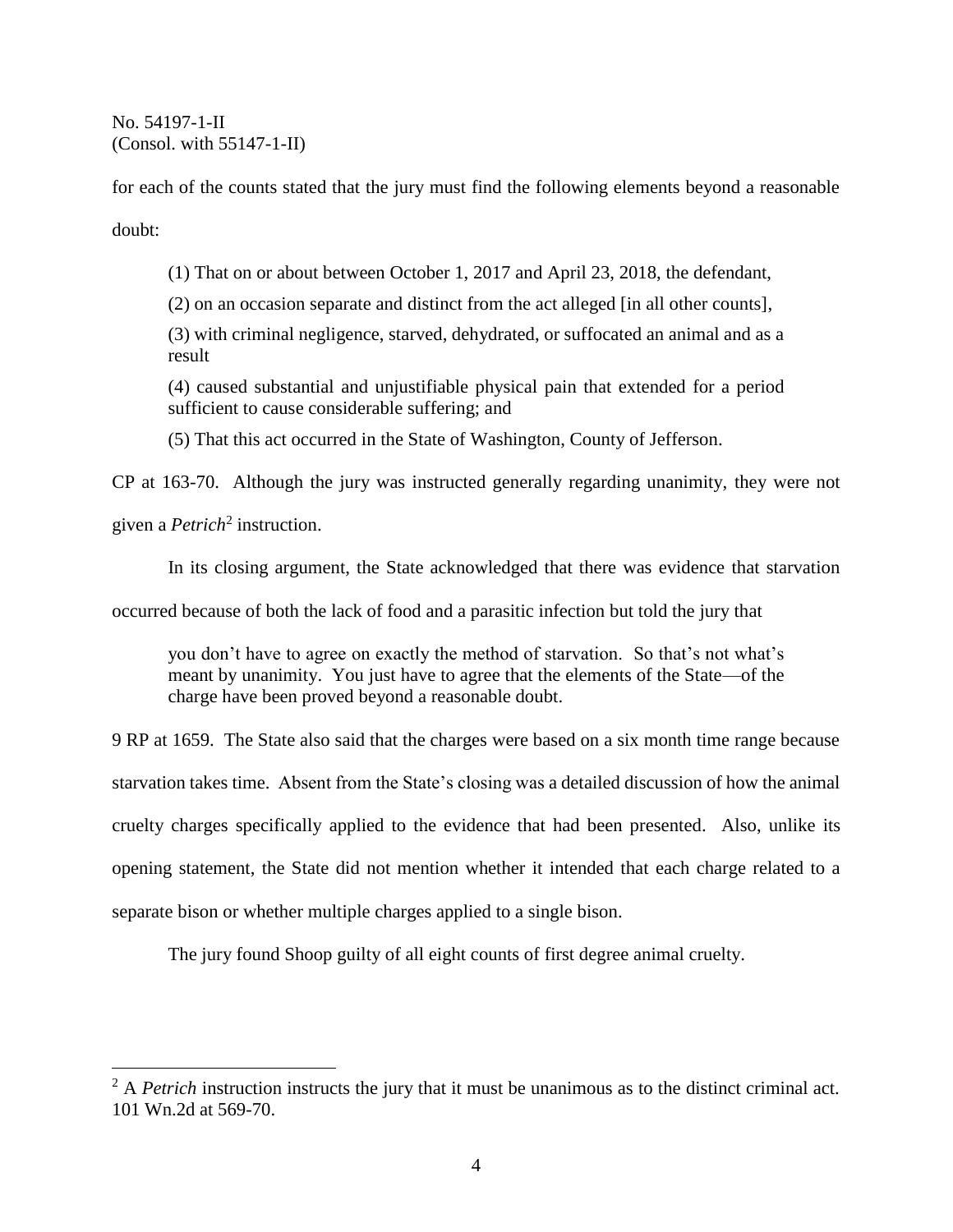Following the jury's verdict, Shoop filed a motion for arrest of judgment arguing that starvation, dehydration, and suffocation were alternative means of committing animal cruelty and because the trial court had not instructed the jury to find a specific means by which Shoop had committed animal cruelty, the State was required to introduce substantial evidence on each of the alternatives. And since the State focused mostly on starvation, there was insufficient evidence that the bison were dehydrated and suffocated. The trial court denied Shoop's motion.

Shoop appeals his convictions.

# ANALYSIS

## I. RCW 16.52.205(2)(A) AND ALTERNATIVE MEANS

Shoop argues that  $RCW$  16.52.205(2)(a) is an alternative means statute that requires either a unanimity instruction regarding the alternatives or a showing that the State presented sufficient evidence to support each of the alternatives. We disagree and hold that RCW 16.52.205(2)(a) is not an alternative means statute.

# A. STATUTORY LANGUAGE

Washington's animal cruelty statute includes several different ways the statute can be violated. Relevant here, RCW 16.52.205(2)(a) provides:

A person is guilty of animal cruelty in the first degree when . . . he or she, with criminal negligence, starves, dehydrates, or suffocates an animal, or exposes an animal to excessive heat or cold and as a result causes: (i) Substantial and unjustifiable physical pain that extends for a period sufficient to cause considerable suffering; or (ii) death.

The two other means of committing first degree animal cruelty include the prohibition on torturing animals in subsection 1 and the prohibition of sexual contact with animals in subsection 3. RCW  $16.52.205(1)$ , (3).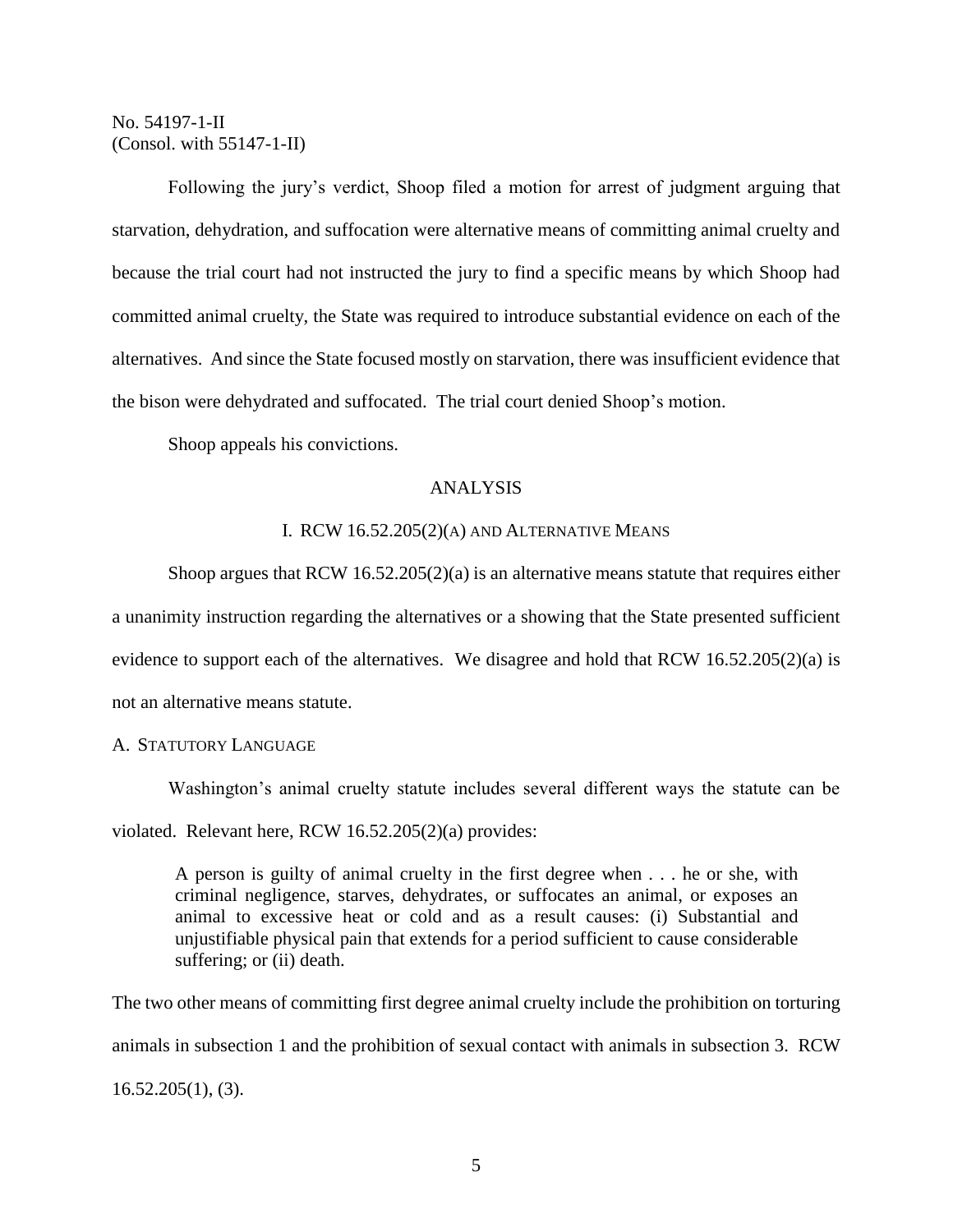Here, the jury instructions only addressed subsection 2 and provided that animal cruelty occurred where an individual starved, dehydrated, or suffocated an animal. Shoop argues that these three means—starvation, dehydration, or suffocation—are three alternative means of committing animal cruelty. Since these means are different alternatives, and the jury was not instructed as to unanimity with regard to the alternative means, Shoop asserts that all three alternatives needed to be supported by sufficient evidence.

## B. ALTERNATIVE MEANS DOCTRINE

A criminal statute that provides for multiple ways to prove that a defendant committed the crime is characterized as an alternative means crime. *State v. Barboza-Cortes*, 194 Wn.2d 639, 643, 451 P.3d 707 (2019). The alternative means doctrine implicates the criminal defendant's right to a unanimous jury verdict. *State v. Ortega-Martinez*, 124 Wn.2d 702, 707, 881 P.2d 231 (1994); *Barboza-Cortes*, 194 Wn.2d at 643. Alternative means crimes require an expression of jury unanimity as to which means the defendant used to commit the crime. *Barboza-Cortes*, 194 Wn.2d at 643. However, " 'an expression of jury unanimity is not required provided each alternative means presented to the jury is supported by sufficient evidence.' " *Id.* (quoting *State v. Sandholm*, 184 Wn.2d 726, 732, 364 P.3d 87 (2015)).

The alternative means doctrine does not apply where a statute includes alternatives characterized as "a 'means within a means.' " *State v. Jallow*, 16 Wn. App. 2d 625, 638, 482 P.3d 959 (2021) (quoting *State v. Smith*, 159 Wn.2d 778, 783, 154 P.3d 873 (2007)). "The alternative means analysis focuses on whether the statute describes the crime in terms of separate, distinct acts (alternative means) or in terms of closely related acts that are aspects of one type of conduct (not alternative means)." *State v. Roy*, 12 Wn. App. 2d 968, 974, 466 P.3d 1142 (2020).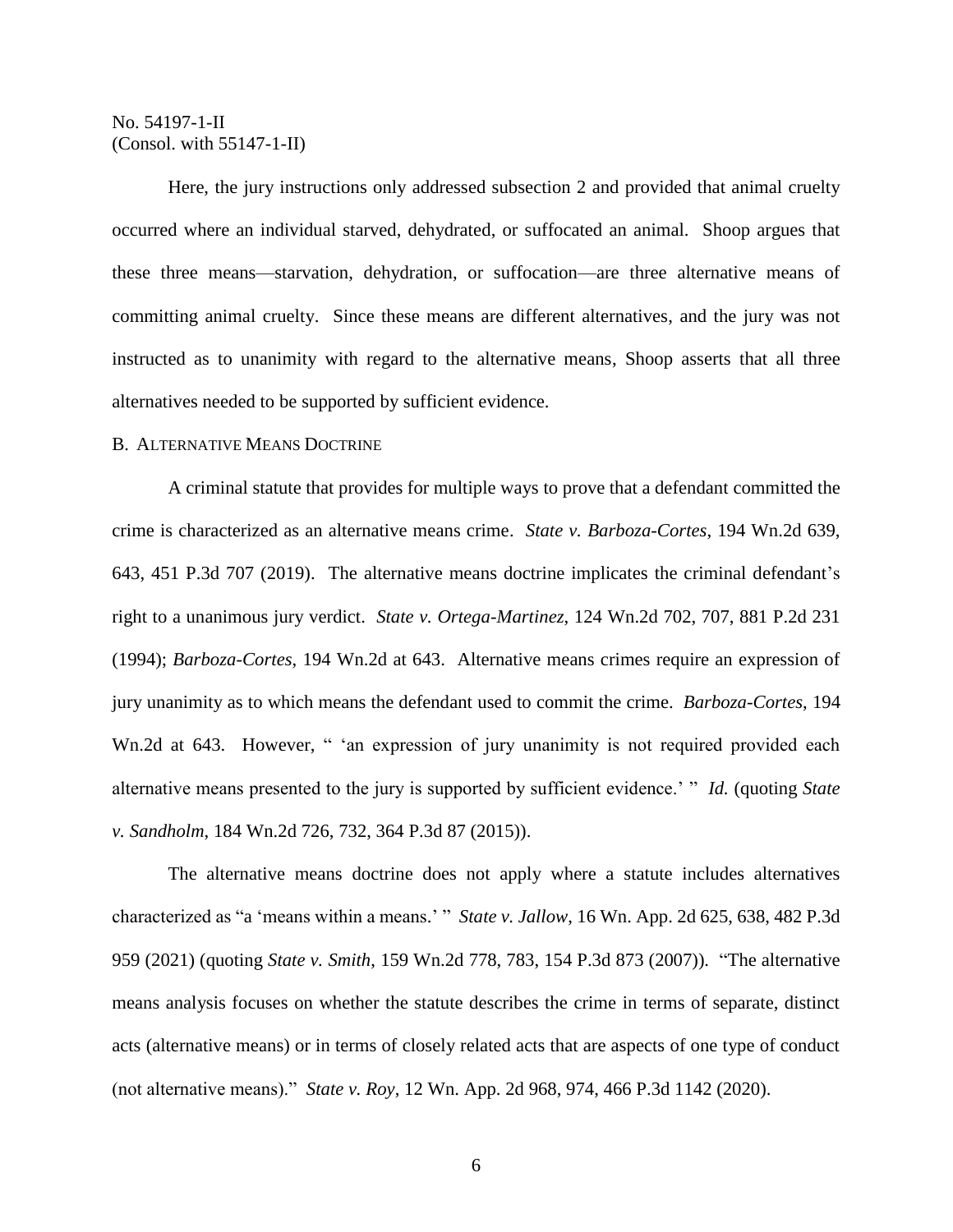The more varied the criminal conduct, the more likely the statute describes alternative means. But when the statute describes minor nuances inhering in the same act, the more likely the various "alternatives" are merely facets of the same criminal conduct.

#### *Sandholm*, 184 Wn.2d at 734.

The use of the disjunctive "or" and the structuring of a statute into separate subsections are not dispositive as to the question of whether a statute creates alternative means. *Id.* The analysis instead should focus on whether the supposed alternatives describe "*distinct acts* that amount to the same crime." *Id.* at 734 (quoting *State v. Peterson*, 168 Wn.2d 763, 770, 230 P.3d 588 (2010)). If so, then the alternative means doctrine will apply.

Whether a statute provides alternative means is a question of judicial interpretation that is reviewed de novo. *Barboza-Cortes*, 194 Wn.2d at 643.

## C. APPLICATION

Shoop argues that RCW 16.52.205(2)(a) provides alternative means of committing first degree animal cruelty and that the State did not present sufficient evidence to prove each means, depriving him of his right to a unanimous jury. We hold that RCW 16.52.205(2)(a) is not an alternative means statute.

Division One of this court recently held in *Jallow* that RCW 16.52.205(2)(a) is not an alternative means crime, rejecting its prior decision that held the opposite. 16 Wn. App. 2d at 640 (court rejects holding in *State v. Peterson*, 174 Wn. App. 828, 301 P.3d 1060 (2013)). The *Jallow* court determined that the animal cruelty statute *as a whole* is an alternative means crime because there are three subsections that set out three alternative means for committing the crime. *Id.* at 639-40. But it decided that each subsection of the statute, including subsection 2, contained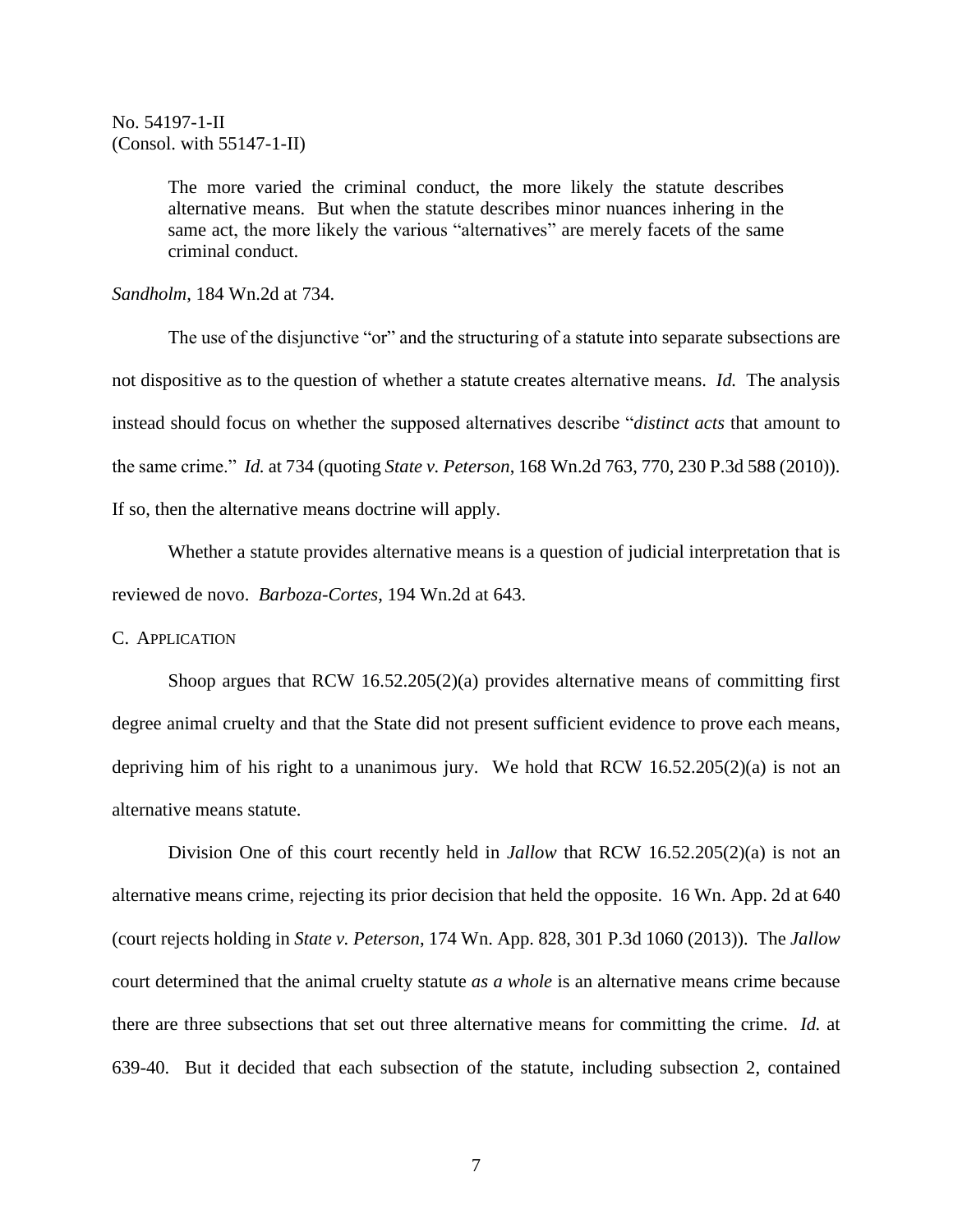"means within a means" for committing the crime. *Id.* at 640. These means within a means did

not render the subsections themselves alternative means crimes:

"Each of these subsections begins with the words, 'A person is guilty of animal cruelty in the first degree when . . . .' In each subsection, thereafter follows the words describing the means set forth therein.

The error made in *Peterson* is that the court confused certain subalternatives ('means within a means') for actual alternative means. The words set forth in subsection 2 ('starves, dehydrates, or suffocates') are 'means within a means.' The jury unanimity guarantee does not attach to these subalternatives.

Subsection 1, viewed broadly, criminalizes torturing animals. Subsection 2, viewed broadly, criminalizes withholding life's necessities (air, food, water) from animals. Subsection 3 criminalizes sexual perversion with animals. These are the alternative means."

*Id.* at 639-40 (quoting *State v. St. Clare*, 198 Wn. App. 371, 385-86, 393 P.3d 836 (2017) (Dwyer,

J., concurring)).

Thus, *Jallow* determined that RCW 16.52.205(2)(a) gives an alternative means for committing first degree animal cruelty by depriving an animal of *the necessities of life*. *Id.* at 640. "The 'means within the means' of depriving the animal of necessities of life are starving, dehydrating, suffocating, or exposing the animal to excessive heat or cold." *Id.* at 640.

We agree with *Jallow* that RCW 16.52.205(2)(a) makes it a crime to deprive an animal of basic life necessities through criminal negligence. The provision criminalizes neglect of animals that leads to this deprivation, whether that be through failing to provide food or water to the animal, by suffocation, or exposure to excessive temperatures. Each of the situations covered by subsection 2 are "closely related acts that are aspects of one type of conduct"<sup>3</sup> because they

 $\overline{a}$ 

<sup>3</sup> *Roy*, 12 Wn. App. 2d at 974.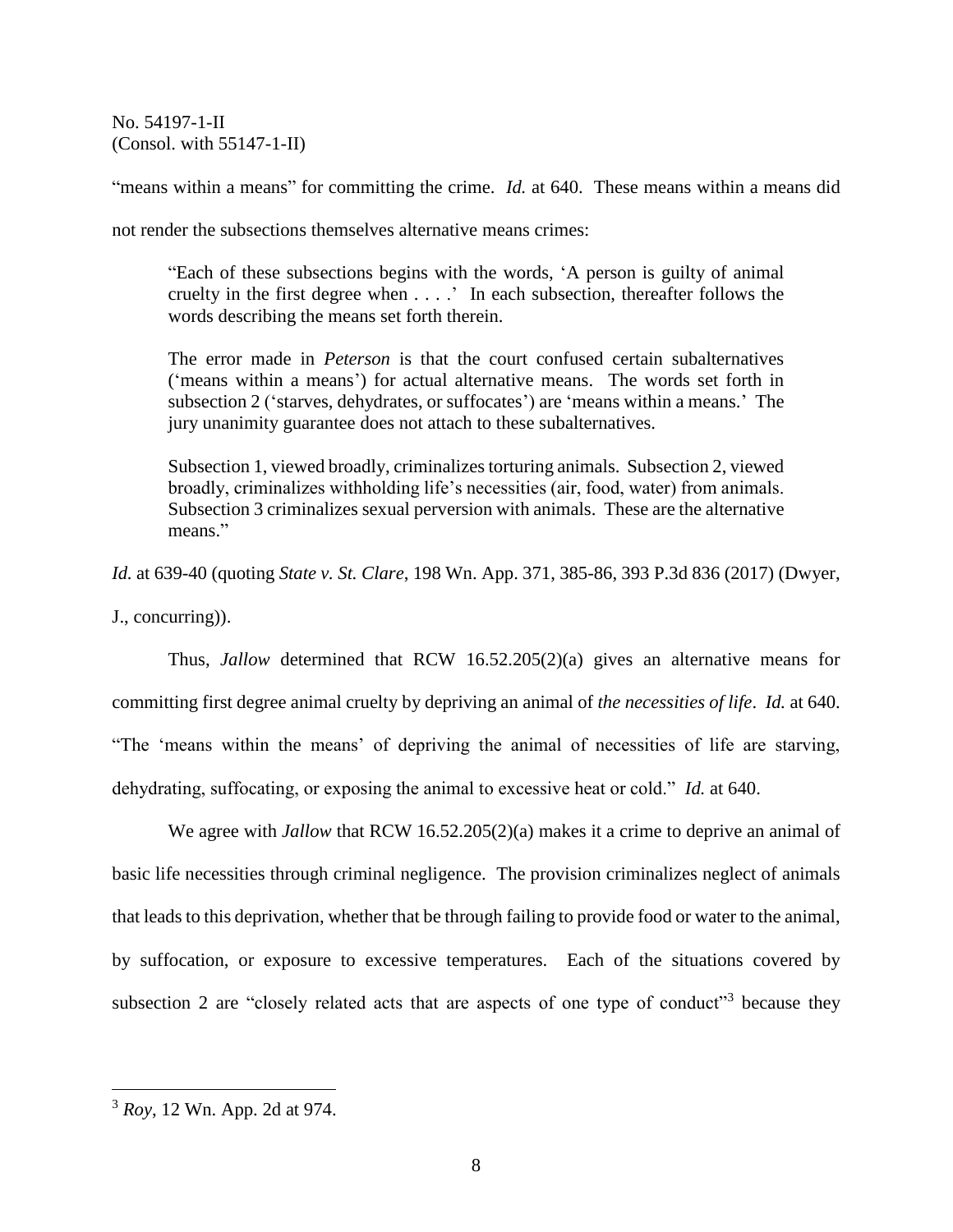generally relate to an individual's failure to take action to ensure an animal is provided with basic life necessities.

Shoop maintains that subsection 2 provides alternative means because one act of the subsection does not necessitate another. For example, an individual could deprive an animal of water while still providing it with shelter and food. However, the alternative means analysis requires a close relationship, not complete overlap. And, again, all of the means in subsection 2 are closely related to basic life necessities.

We hold that because the provision involves closely related means within the means, RCW 16.52.205(2)(a) is not an alternative means crime. Consequently, the fact that it was potentially unclear whether the jury unanimously found only one of the alternative means did not deprive Shoop of his right to a unanimous jury.

## II. *PETRICH* INSTRUCTION

Shoop next argues that the failure to give a *Petrich* instruction also deprived him of his right to a unanimous jury. We disagree.

## A. LEGAL PRINCIPLES

Criminal defendants have a right to a unanimous jury verdict found in the Sixth Amendment to the United States Constitution and article 1, section 22 of the Washington Constitution. *Ramos v. Louisiana*, \_\_ U.S. \_\_, 140 S. Ct. 1390, 1397, 206 L. Ed. 2d 583 (2020); *State v. Armstrong*, 188 Wn.2d 333, 340, 394 P.3d 373 (2017). Criminal defendants may be convicted only if a jury unanimously determines the defendant committed the criminal act with which they were charged. *Petrich*, 101 Wn.2d at 569. "When the prosecution presents evidence of several acts that could form the basis of one count charged, either the State must tell the jury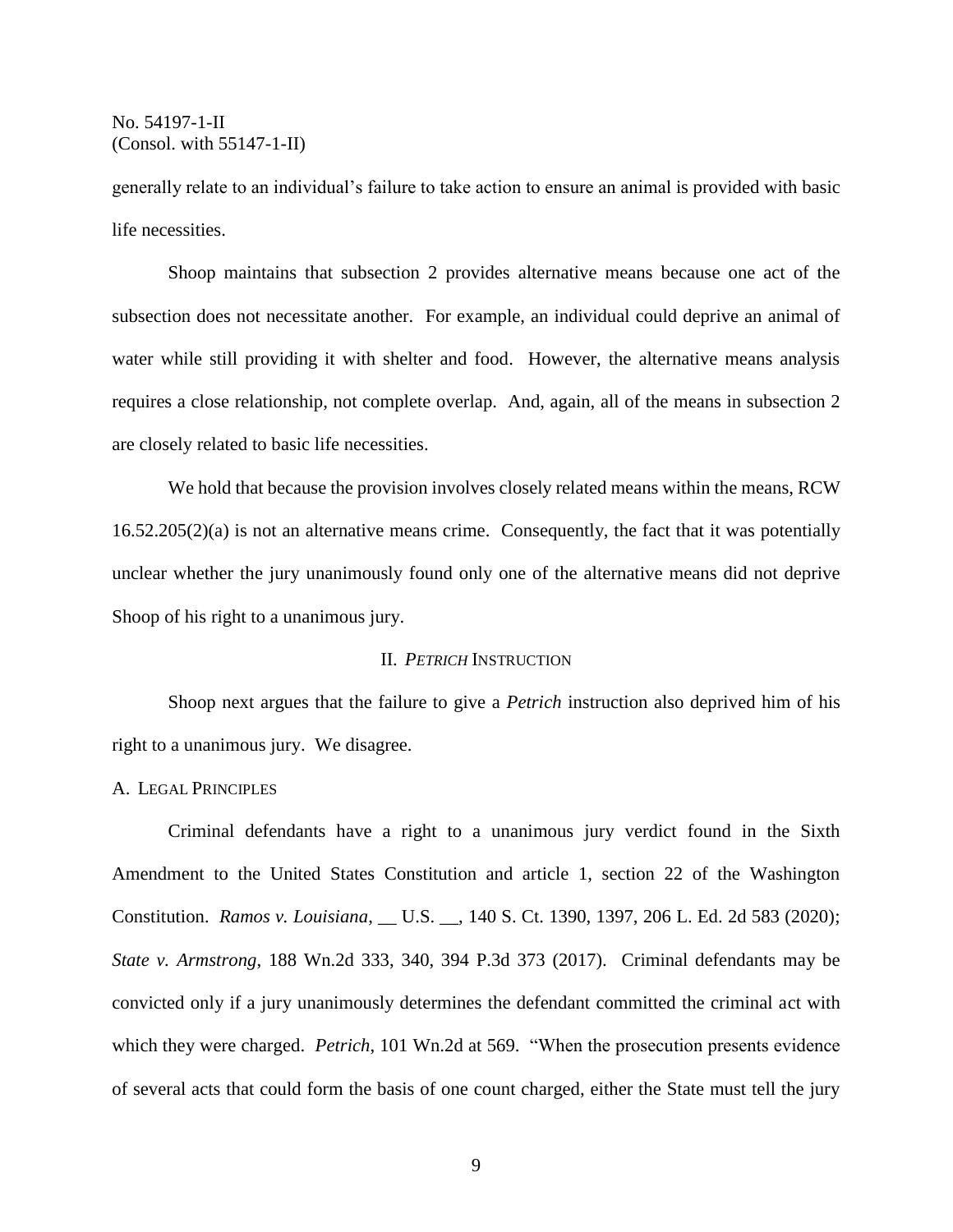which act to rely on in its deliberations or the court must instruct the jury to agree on a specific criminal act." *Kitchen*, 110 Wn.2d at 409. The purpose of a *Petrich* instruction is to prevent confusion because where such an instruction is necessary, but not given, "some jurors may have relied on one act or incident and some another, resulting in a lack of unanimity on all of the elements necessary for a valid conviction." *Id.* at 411.

In *State v. Carson*, our Supreme Court held that a *Petrich* instruction is required where the State fails to " 'elect the act upon which it will reply for conviction.' " 184 Wn.2d 207, 227, 357 P.3d 1064 (2015) (quoting *Petrich*, 101 Wn.2d at 572). "For an election to be effective, 'either the State must tell the jury which act to rely on in its deliberations or the court must instruct the jury to agree on a specific criminal act.' " *Id.* (quoting *Kitchen*, 110 Wn.2d at 409). In *Carson*, the court found that a *Petrich* instruction was not required because the State made an election in its closing argument by specifying the three different acts it was relying on and saying that those were the only incidents the jury should, in turn, rely on. *Carson*, 184 Wn.2d at 228-29.

Moreover, neither an election nor *Petrich* instruction is required where the State has filed a single charge based on "a continuing course of conduct." *Petrich*, 101 Wn.2d at 571; *State v. Gooden*, 51 Wn. App. 615, 618, 754 P.2d 1000 (1988). "[A] continuing course of conduct may form the basis of one charge in an information." *Petrich*, 101 Wn.2d at 571. A continuing course of conduct occurs where the State presents evidence of "one continuing offense" as opposed to "several distinct acts." *Id.* at 571 (internal quotation marks omitted) (citing *U.S. v. Berardi*, 675 F.2d 894, 897-900 (7th Cir. 1982)). Evidence that the conduct occurred at different times and places tends to show distinct acts and not a continuing course of conduct. *State v. Handran*, 113 Wn.2d 11, 17, 775 P.2d 453 (1989). However, evidence of a series of actions that are intended to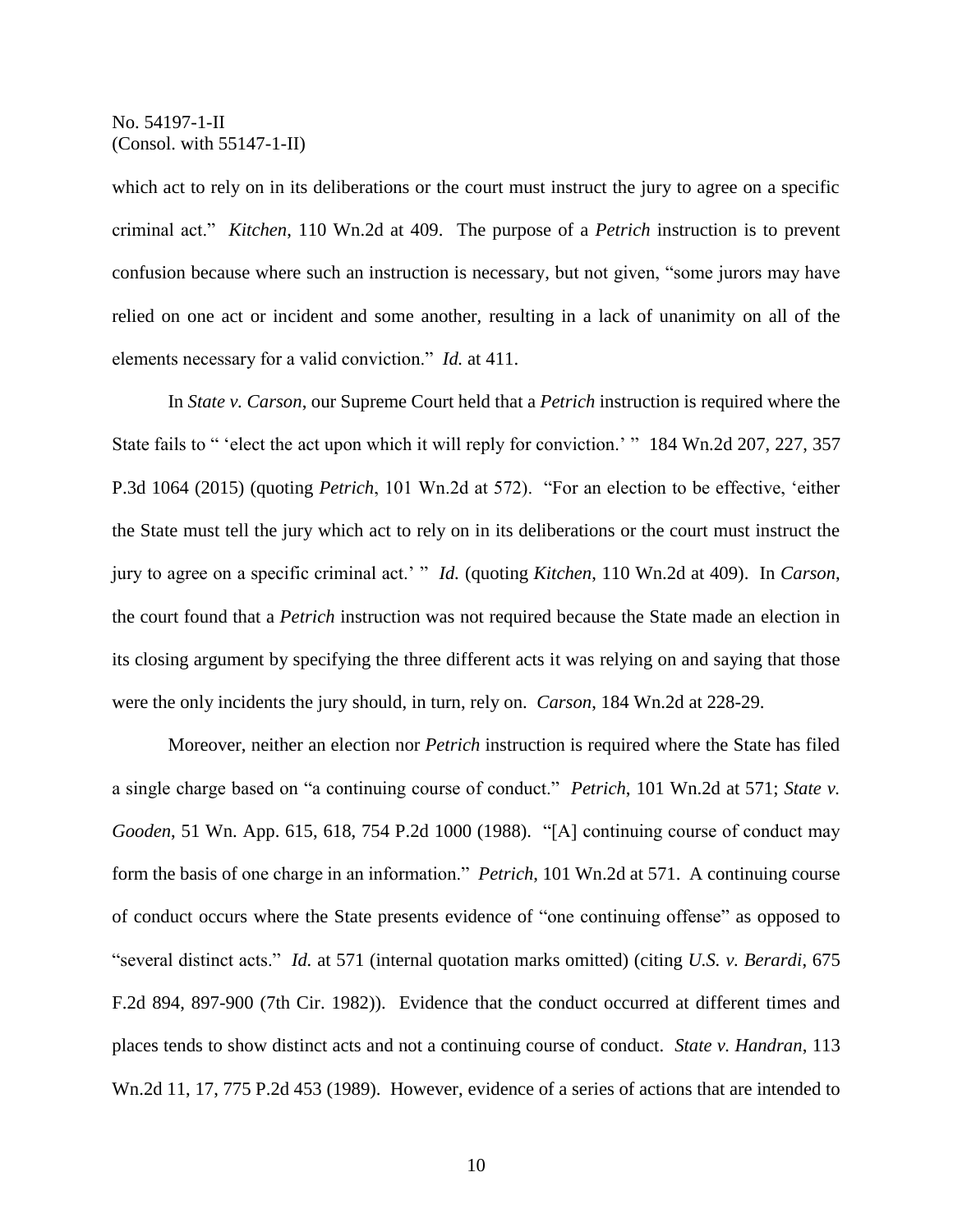secure the same outcome tends to support a finding of a continuing course of conduct. *State v*. *Fiallo-Lopez*, 78 Wn. App. 717, 724, 899 P.2d 1294 (1995). Determination of whether criminal conduct is "one continuing act" requires evaluation of the facts in a commonsense manner. *Handran*, 113 Wn.2d at 17.

We review constitutional issues de novo. *State v. Jorgenson*, 179 Wn.2d 145, 150, 312 P.3d 960 (2013).

#### B. APPLICATION

 $\overline{a}$ 

Shoop maintains his right to a unanimous jury was violated because the State presented evidence of multiple acts to support each of the charged offenses but the jury did not receive a Petrich instruction.<sup>4</sup> He asserts that although the jury instructions listed eight separate counts, neither the jury instructions nor the State explained precisely to what those eight counts pertained. Shoop argues that there is no way of knowing what effect the failure to include a unanimity instruction had on juror deliberations. He contends that one juror may have found multiple counts over a six month period for a single bison, while another may have found that each count applied to a separate bison. We disagree.

Here, like *Carson*, the jury was clearly informed about the State's election of the acts upon which it was relying for conviction. At the outset of jury selection, the trial court twice explained to the juror pool that the eight separate counts pertained to the eight bison. Later, during its opening

<sup>&</sup>lt;sup>4</sup> Shoop did not object to the jury instructions at trial. However, a claim of error based on jury unanimity is of constitutional magnitude and may be raised for the first time on appeal. *State v. Crane*, 116 Wn.2d 315, 325, 804 P.2d 10 (1991), *abrogated on other grounds by In re Pers. Restraint of Andress*, 147 Wn.2d 602, 56 P.3d 981 (2002).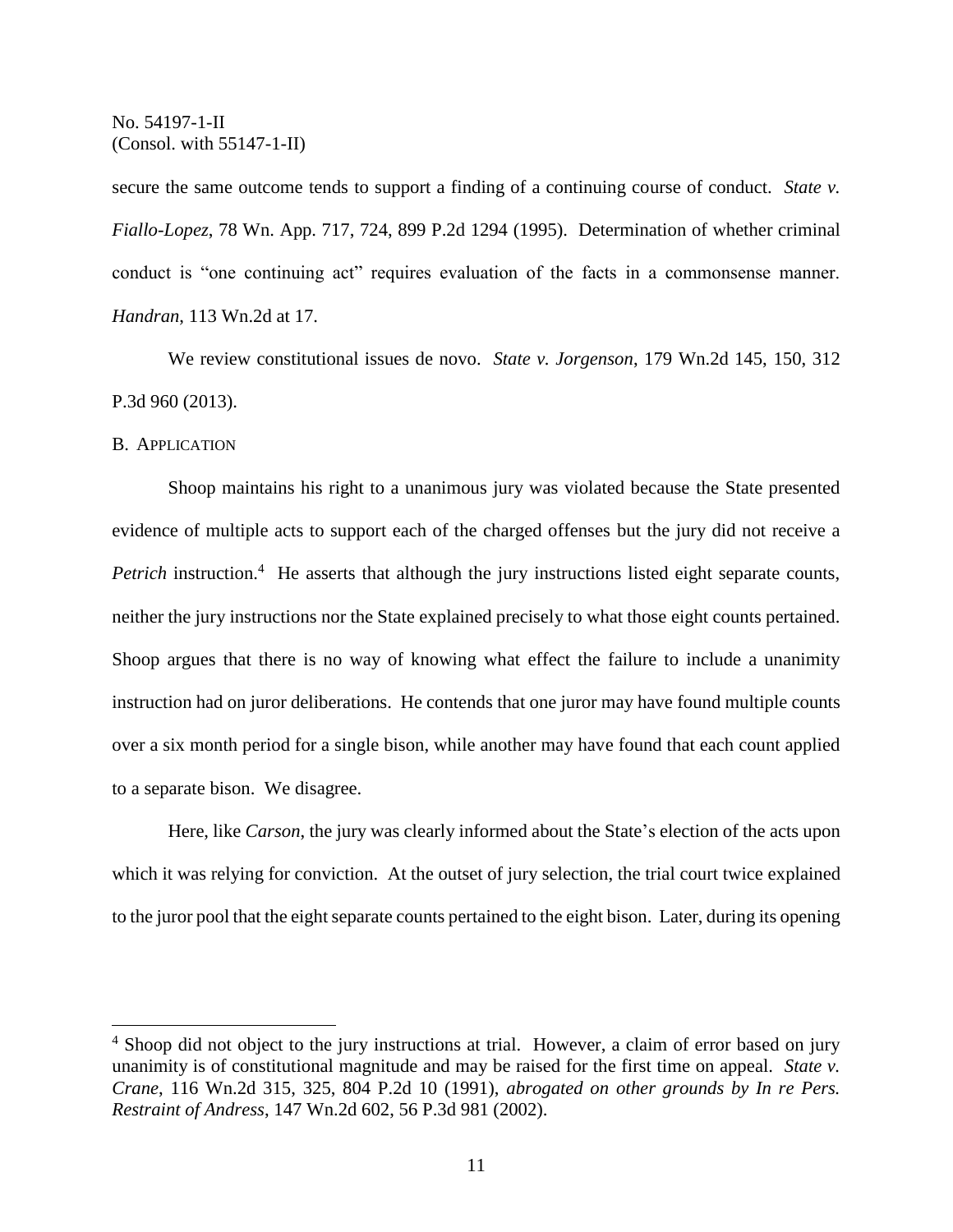$\overline{a}$ 

statement to the jury, the State reiterated that it charged Shoop with eight counts, "one for each bison." 6 RP at 1016-17, 7 RP at 1224.

It is true that, unlike *Carson*, these statements were made at the outset of the case, not during closing argument. At oral argument before this court, Shoop contended that this is a critical distinction that makes the State's election here ineffective. We disagree. That the election occurred in the State's opening statement, especially when coupled with the trial court's comments during jury selection, has no effect on its clarity to the jury and, therefore, its effectiveness.<sup>5</sup>

Shoop also argues that as a result of the State's failure to give a proper unanimity instruction, it is unclear which particular act of animal cruelty the State was relying on as the basis for each of its charges, especially since the charging period was over six months in length. Shoop argues this failure to allege a specific act on a specific occasion for each bison for its charges potentially led to juror confusion depriving him of his right to a unanimous jury.

Although an election (or a *Petrich* instruction) was necessary to clarify that the State was charging eight counts, one for each bison, the State was not required to be as specific in time and place as Shoop argues regarding each charge. Acts leading to starvation or dehydration are best characterized as a continuing course of conduct because they are "series of actions intended to secure the same objective . . . rather than several distinct acts." *Fiallo-Lopez*, 78 Wn. App. at 724. Starvation, for example, would rarely be a consequence of one distinct action; rather, it would be

 $<sup>5</sup>$  Additionally, because the number of charges was very specific, Shoop overstates the possibility</sup> of confusion to a rational juror. For a juror to drift away during deliberations from the direct statements made at the outset of the trial by both the trial court and the State and assume that the charges could be related to multiple acts on a single bison, the juror would have to view it as a mere coincidence that the case involved eight charges *and* eight bison. Such a specific number of charges exactly matching the specific number of bison makes this speculation highly unlikely.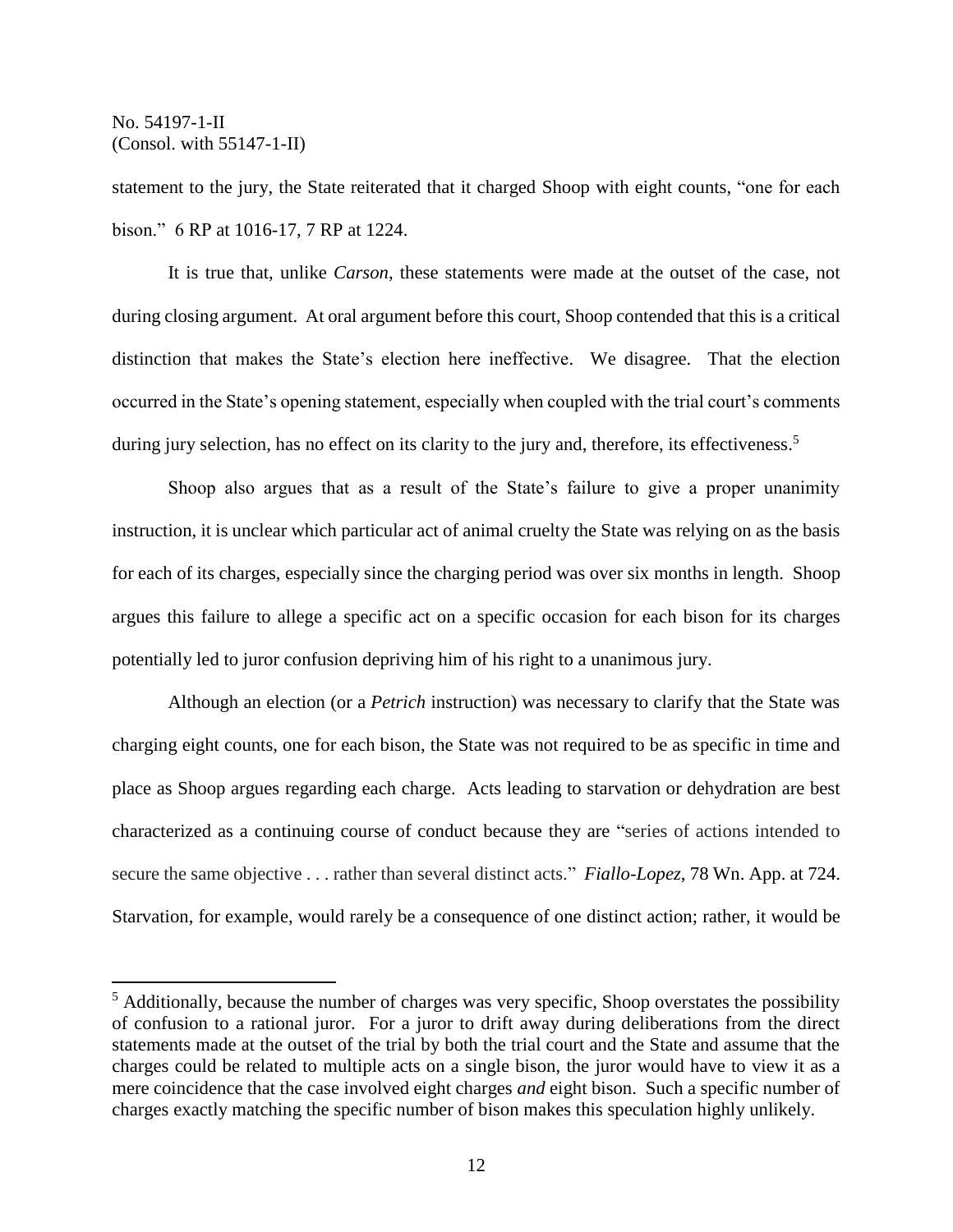a series of actions (or inactions) that culminates in the final result of an unhealthy animal. A commonsense evaluation of the facts reveals that these charges were based on a continuing course of conduct.

The State presented evidence of starvation and dehydration of the bison over time, establishing one continuing offense rather than several distinct acts. Each charge pertained to one continuous course of conduct, per bison, over a time period of six months. When a *Petrich* instruction is required, it provides necessary clarity when one charge could potentially apply to multiple acts or when multiple acts could potentially apply to one charge. *See Kitchen*, 110 Wn.2d at 411. Neither is present here.

The rationale for requiring an election or a *Petrich* instruction is minimizing confusion about the jury's verdict and ensuring its deliberations are consistent with requirement for unanimity. Here, the repetition with which the jury was told that there were eight counts, one for each bison, ensured there was no confusion with this verdict. Moreover, because the crimes were charged as a continuing course of conduct, a *Petrich* instruction requiring precision as to a specific act of animal cruelty was not required. Therefore, we hold that there was no error in the failure to give a *Petrich* instruction in this case.

#### **CONCLUSION**

We hold that RCW 16.52.205(2)(a) is not an alternative means statute but rather proscribes means within the means. We further hold that there was no error in the failure to give a *Petrich* instruction. Accordingly, we affirm Shoop's conviction.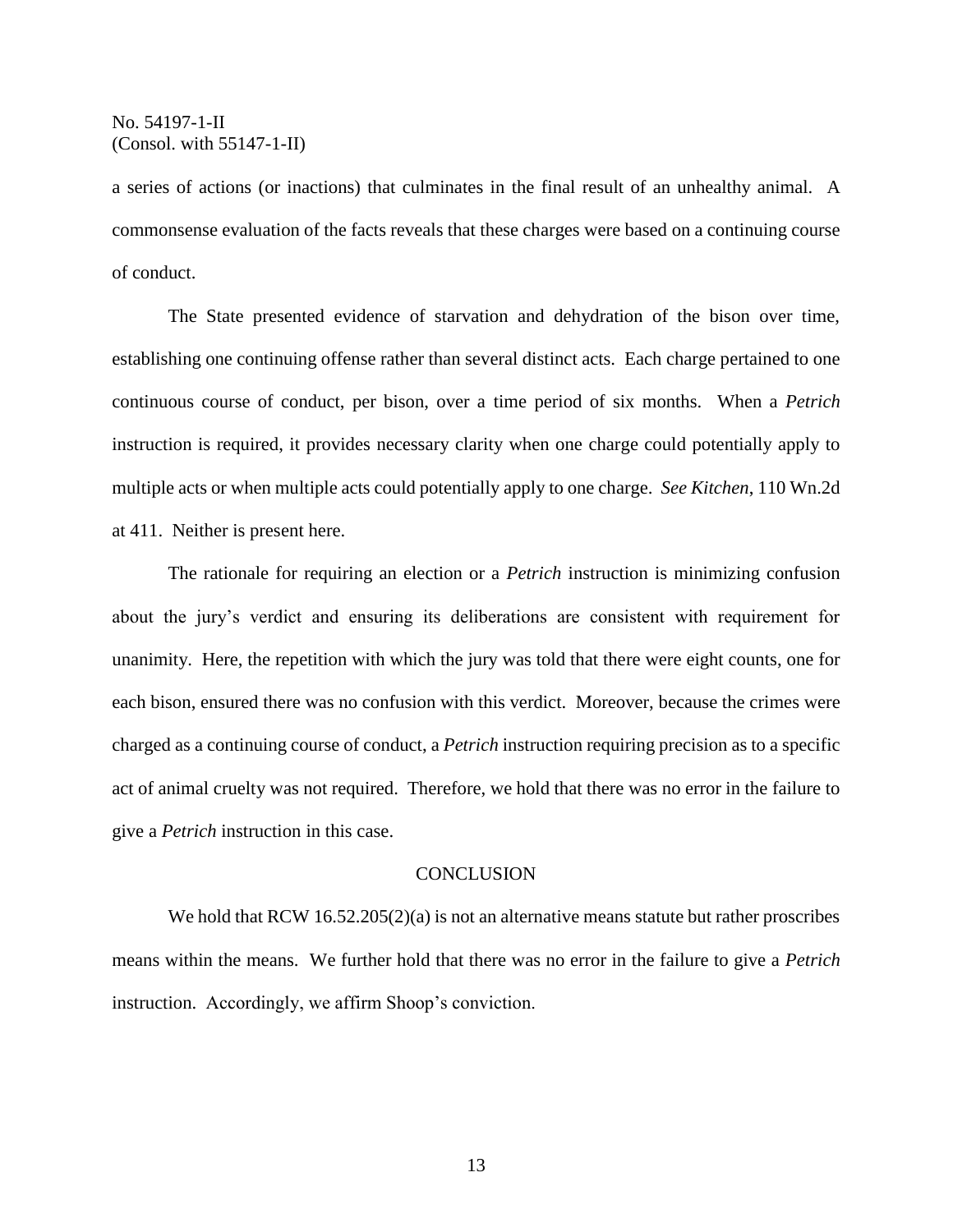$\overline{a}$ 

A majority of the panel having determined that only the foregoing portion of this opinion will be printed in the Washington Appellate Reports and that the remainder shall be filed for public record pursuant to RCW 2.06.040, it is so ordered.

## ADDITIONAL FACTS

## I. REQUEST FOR EVALUATION OF BISON

Prior to the second trial, Shoop requested funds for a physical examination of the bison.<sup>6</sup> Shoop argued that an examination was necessary to rebut testimony from the State regarding the condition of the animals when they were seized over a year prior. Over the course of about four months, the trial court held approximately eight hearings during which Shoop's request for an evaluation of the bison was addressed, including discussions of whether such an evaluation would lead to relevant evidence, the logistical and financial difficulties associated with the evaluation, and safety concerns.

At one hearing, the trial court questioned whether an examination of the bison in their current state would be relevant to the starvation of the bison at the time of the seizure. Defense counsel replied that an evaluation might generally reveal "[w]hat condition are the animals in; do they have any lasting physical impairments that relate to this case that were not recovered from; [and] are they alive." 4 RP at 747. And defense counsel generally argued that an evaluation might result in information that would challenge the State's evidence about the condition of the bison when they were seized. But defense counsel could not point to any specific evidence an evaluation might uncover.

 $6$  During the course of the proceedings, up until just before the second trial, the bison were being cared for by third-party animal care facilities, including Central Valley Animal Rescue.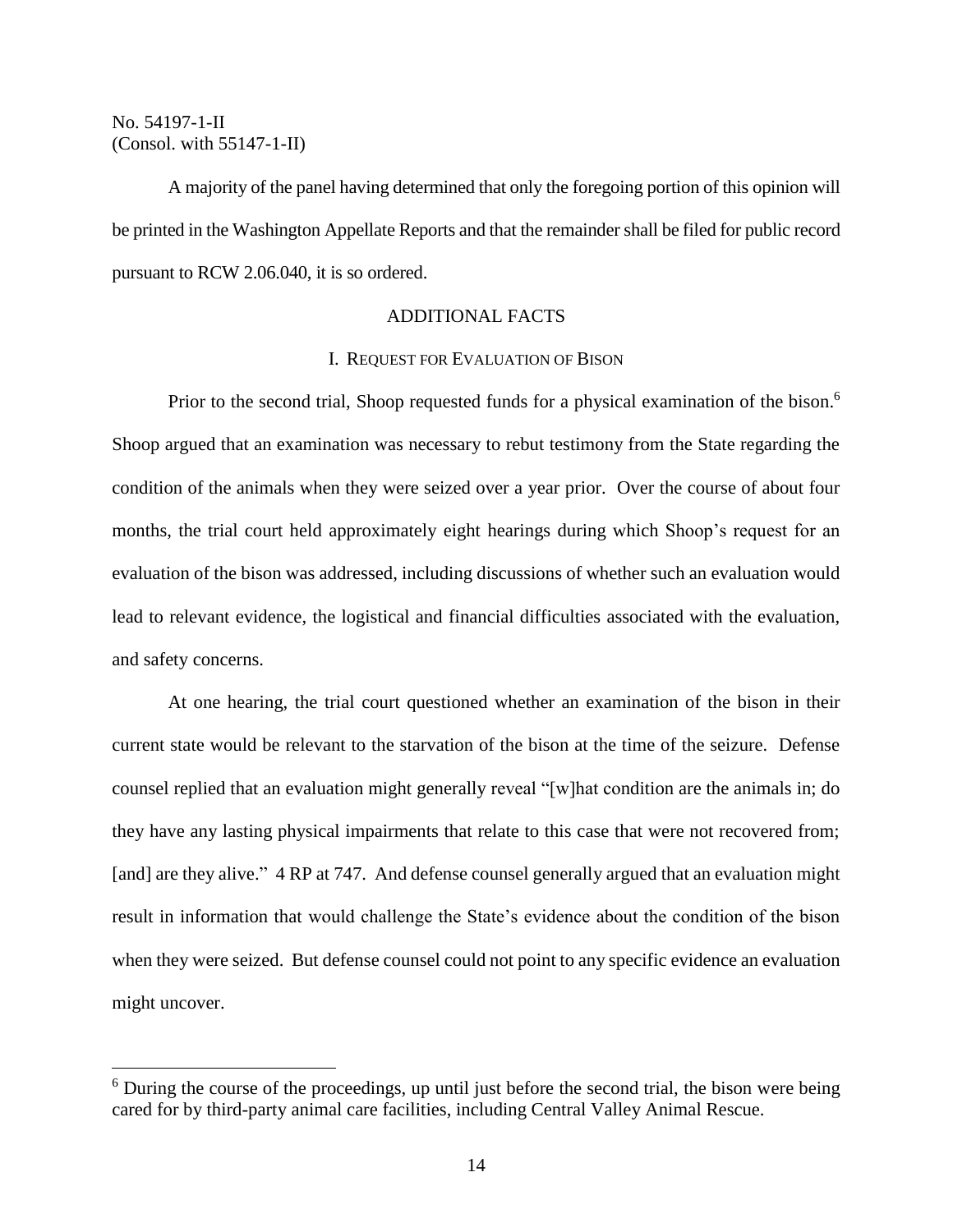Shoop subsequently requested that the trial court order Central Valley Animal Rescue, the facility where the bison were being held, to make their premises available and provide equipment for evaluation of the animals. The State responded that Central Valley was unable to comply with Shoop's request due to significant logistical issues and costs, as well as dangers associated with evaluating the bison. Additionally, Central Valley did not possess the equipment necessary to conduct an evaluation.

A witness from Central Valley testified that it would be extremely dangerous for someone to approach the bison for an evaluation and any evaluation of the bison would likely require sedation along with the construction of chutes to contain the animals. The witness estimated that it would cost \$30,000 to construct the chutes. Although the bison had been evaluated when they were initially seized during the time the bison were sick and weak, safely conducting an evaluation when they were healthier would be much more difficult.

The possibility of tranquilizing the bison with anesthetic darts was discussed. The State noted that it had asked Central Valley about that option and had been told that, while a dart gun might be available, it had never been used because of the high risk of shooting an animal in the wrong spot and killing or angering it.

When asked again by the trial court to explain the relevance of an evaluation of the bison, defense counsel maintained that it was difficult to say what relevant information an evaluation would uncover because an evaluation had not yet occurred.

The trial court concluded that although it would not hesitate to grant the request if it was dealing with a smaller animal, it was not reasonable to grant the request because of the differences with bison and the logistical issues and expenses involved. If Shoop wanted an evaluation of the

15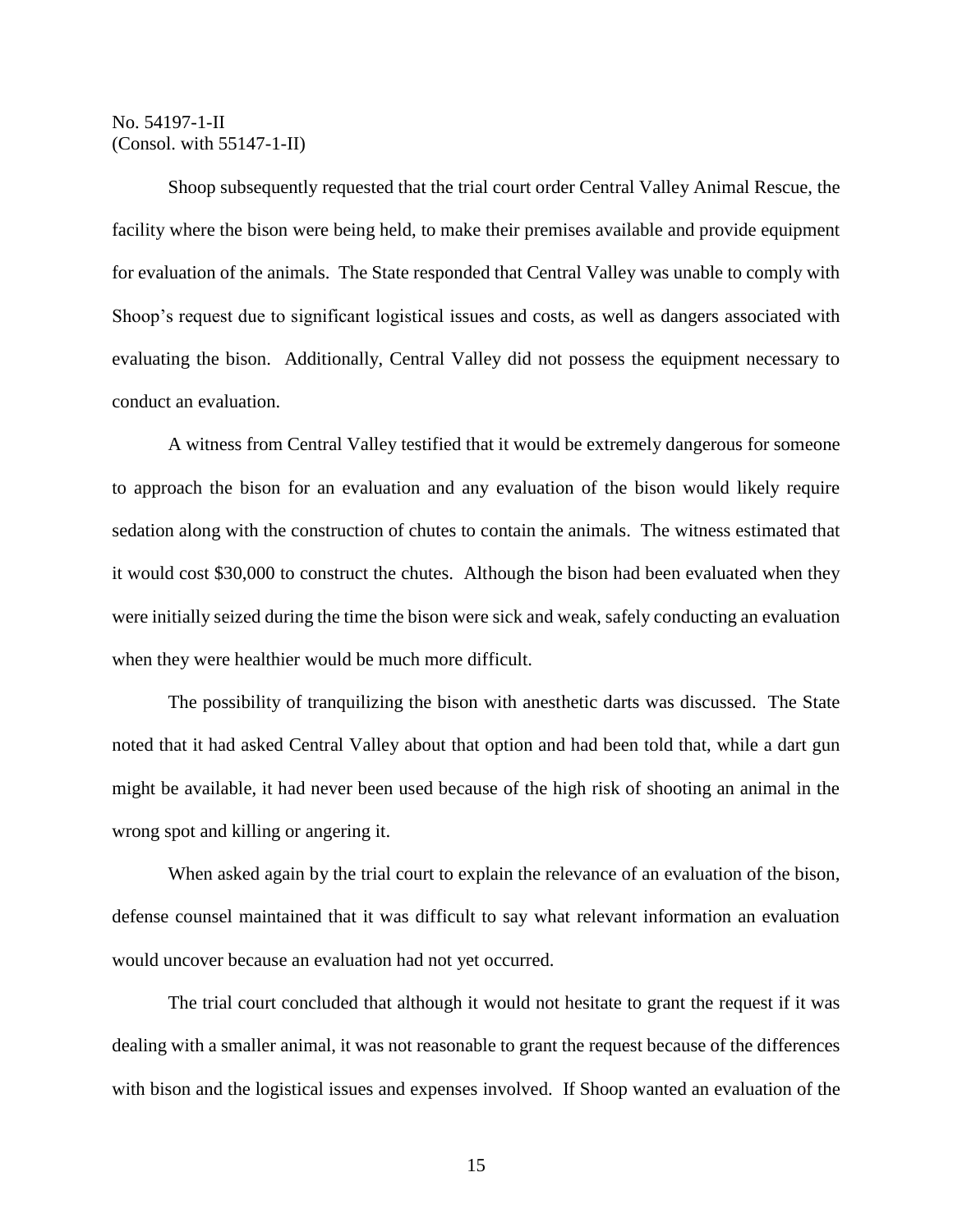bison, the trial court said he would have to present a different means of doing so. The trial court provided Shoop with additional time to find alternatives to evaluate the bison.

A month and a half later, another hearing was held regarding the request for an evaluation of the bison. Defense counsel again failed to present the trial court with any new options but still requested the trial court provide the funds for an evaluation. The trial court again denied the request, deciding that the defense remained unable to offer a reasonable means for conducting an evaluation and there was almost no chance that an evaluation of the bison would lead to relevant evidence.

## II. RESTITUTION HEARING

At a restitution hearing following Shoop's conviction, the State requested that Shoop be ordered to pay \$74,312.54 to Central Valley for costs incurred in caring for the seized bison. In support of its request, the State presented an itemized list of costs from Central Valley accompanied by a declaration along with testimony from Central Valley employees. The request included the cost of care for the calf that was born after the animals were seized.

Shoop objected to the inclusion of costs associated with caring for the calf, arguing that because the calf was not the subject of any of the animal cruelty charges, he should not be required to pay for costs related to it. Shoop also objected to the legal fees Central Valley had to pay in order to sell the bison. Otherwise, Shoop made no objection to the State's request for reimbursement to Central Valley for the care of the animals.

The trial court determined that the total amount requested by Central Valley was reasonable. The trial court found that "the [calf] was a reasonable foreseeable consequence of this entire incident" and that the legal costs were reasonable because Central Valley encountered legal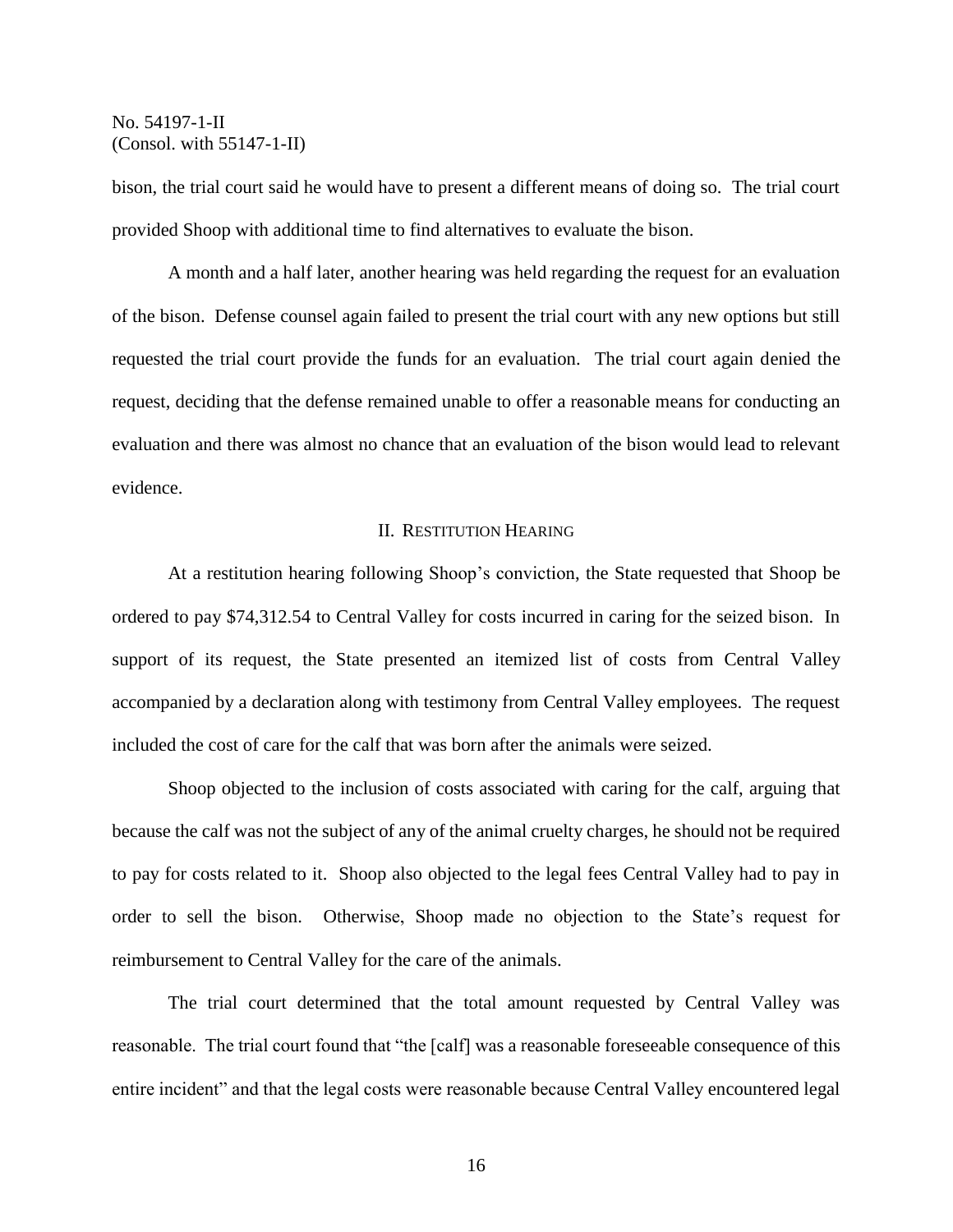complications when it attempted to sell the bison. RP (Aug. 14, 2020) at 35. The trial court ordered Shoop to pay the entire amount requested to Central Valley.

## ANALYSIS

### I. REQUEST FOR FUNDS FOR EXPERT EVALUATION

Shoop disputes the trial court's decision to deny his request for public funds to pay for an examination of the bison. Shoop argues that this failure to fund his request constitutes a denial of his right to an effective defense. We disagree.

#### A. LEGAL PRINCIPLES

The Sixth Amendment to the U.S. Constitution and article I, section 22 of the Washington Constitution guarantee a defendant the right to effective assistance of counsel. *State v. Grier*, 171 Wn.2d 17, 32, 246 P.3d 1260 (2011). This right includes a right to expert assistance necessary for an adequate defense. *In re Pers. Restraint of Lord*, 123 Wn.2d 296, 326, 868 P.2d 835 (1994); *City of Mt. Vernon v. Cochran*, 70 Wn. App. 517, 522, 855 P.2d 1180 (1993) ("As part of an indigent defendant's constitutional right to effective assistance of counsel, the State must pay for expert services, but only when such services are necessary to an adequate defense."). "Whether expert services are necessary for an indigent defendant's adequate defense lies within the sound discretion of the trial court and shall not be overturned absent a clear showing of substantial prejudice." *State v. Young,* 125 Wn.2d 688, 691, 888 P.2d 142 (1995); *see also State v. Mines*, 35 Wn. App. 932, 935-36, 671 P.2d 273 (1983) (the determination of whether expert services are necessary for the constitutional right to effective assistance of counsel is governed by CrR 3.1 and therefore is within the sound discretion of the trial court).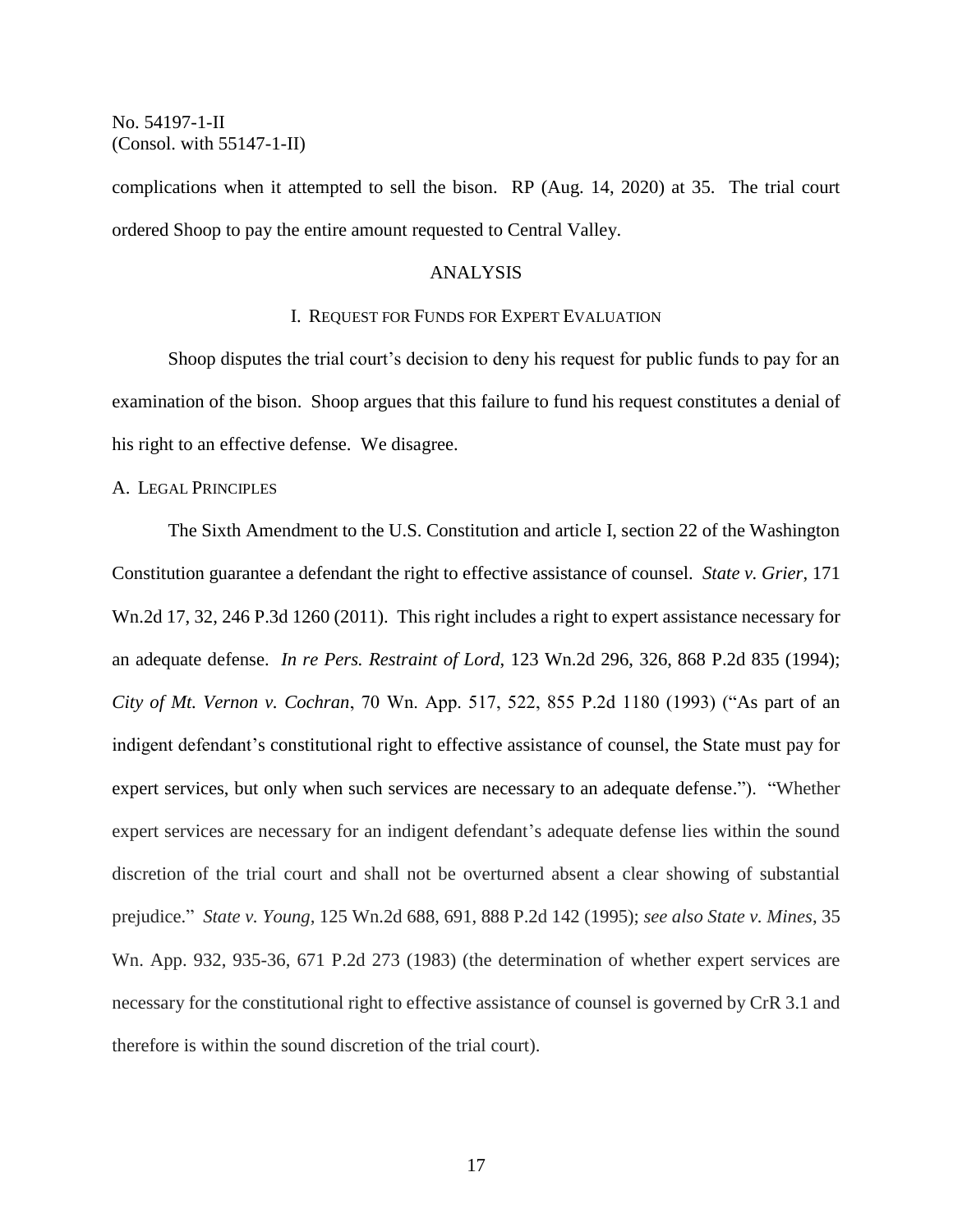## B. APPLICATION

About a year after the initial seizure of the bison, Shoop maintained that he needed funds for an evaluation of the bison to rebut testimony offered by the State about the condition of the bison when they were seized. The State countered that an examination was unreasonable because of the risk and expense and also argued that an examination would not lead to relevant evidence because of the delay between the seizure and the potential examination.

Over the course of multiple hearings, the trial court took evidence on the difficulties, dangers, and expense of examining the bison. The trial court also gave Shoop multiple opportunities to propose an alternative examination method that could address some of the more extreme difficulties and dangers associated with examining the bison. Shoop was unable to articulate what specific and relevant information an examination might uncover and make any different suggestions. Following these multiple opportunities, the trial court ultimately denied Shoop's request for funds finding that there was an insufficient showing of the potential relevant evidence considering the significant cost and potential risk to life.

Under these facts, Shoop has failed to support his assertion that examination of the bison was necessary to ensure an adequate defense, much less to show that he was substantially prejudiced by the trial court's decision. The trial court properly based its decision on a determination that the evaluation was not likely to lead to relevant information and, therefore, not necessary to an adequate defense. Because the trial court did not abuse its discretion in this decision, Shoop's right to an adequate defense was not denied.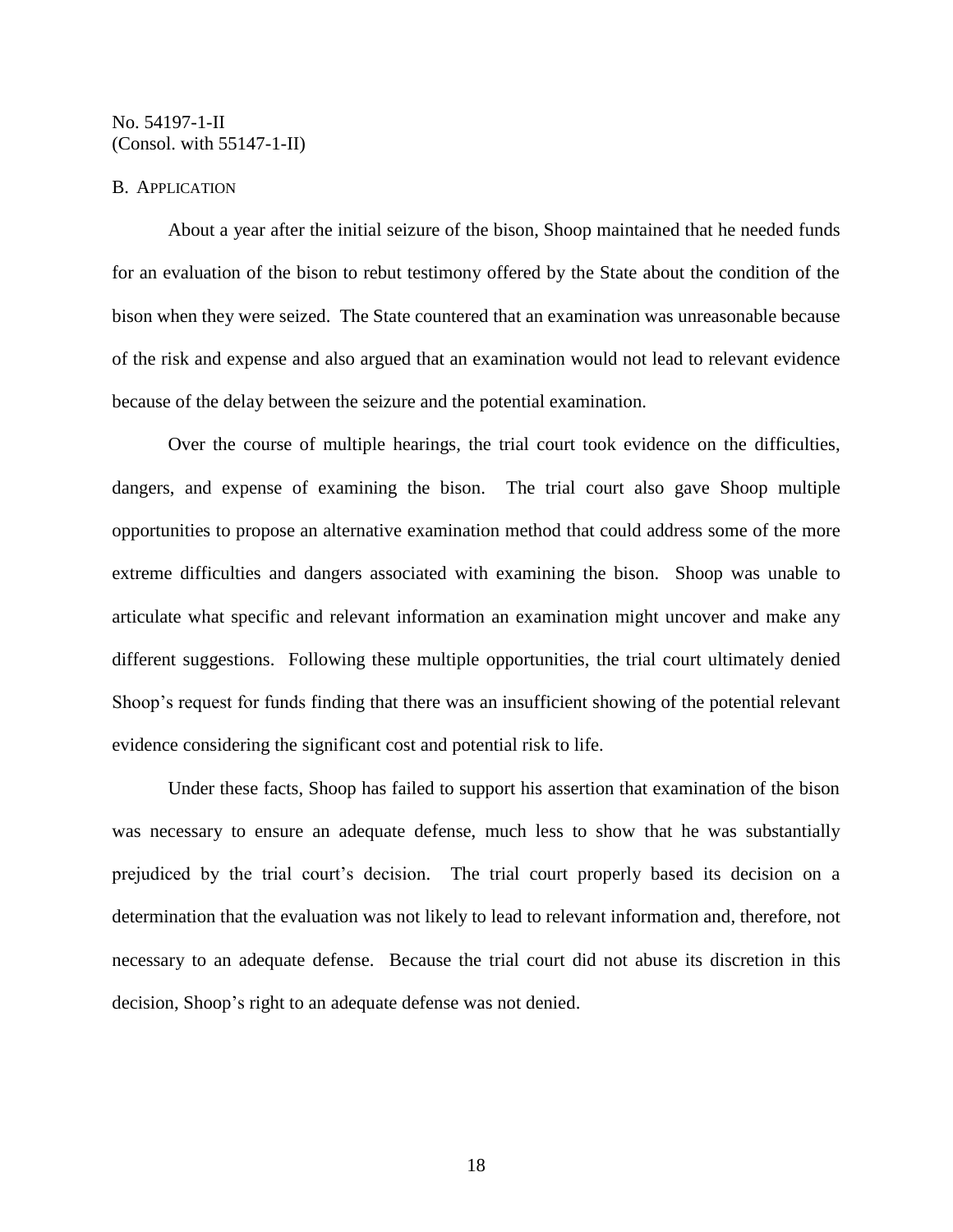## II. PROSECUTORIAL MISCONDUCT

During closing argument, the State told the jury that it did not need to agree on the specific mechanism of starvation, it just needed to agree that starvation had in fact occurred. Shoop did not object to this statement. On appeal, Shoop argues that these comments misstated the law and, therefore, the State committed prosecutorial misconduct. We disagree.

In a prosecutorial misconduct claim, the defendant bears the burden of showing that the prosecutor's conduct was improper and prejudicial. *State v. Emery*, 174 Wn.2d 741, 756, 278 P.3d 653 (2012). A misstatement of the law by the prosecutor is improper. *State v. Allen*, 182 Wn.2d 364, 373, 341 P.3d 268 (2015). Where a defendant did not object at the trial court level, any error regarding prosecutorial misconduct is deemed to have been waived unless the misconduct was "so flagrant and ill intentioned that [a jury] instruction could not have cured the resulting prejudice." *Emery*, 174 Wn.2d at 760-61.

RCW 16.52.205(2)(a) criminalizes starvation of animals through criminal negligence that causes substantial and unjustifiable physical pain. As explained above, because we have concluded that this crime is a course of conduct crime, the jury was not required to agree on a specific act that caused the starvation. A jury is simply required to find that criminal negligence resulted in starvation. Indeed, Shoop fails to provide any authority that the statute demands the State prove with precision the exact mechanism of starvation—especially where, as here, the jury found that Shoop's conduct over a period of six months caused the starvation. Thus, the State did not misstate the law when it told the jury that it did not need to agree on the precise means of starvation. Without a misstatement of the law, there was no improper conduct, and we determine that the State did not commit prosecutorial misconduct.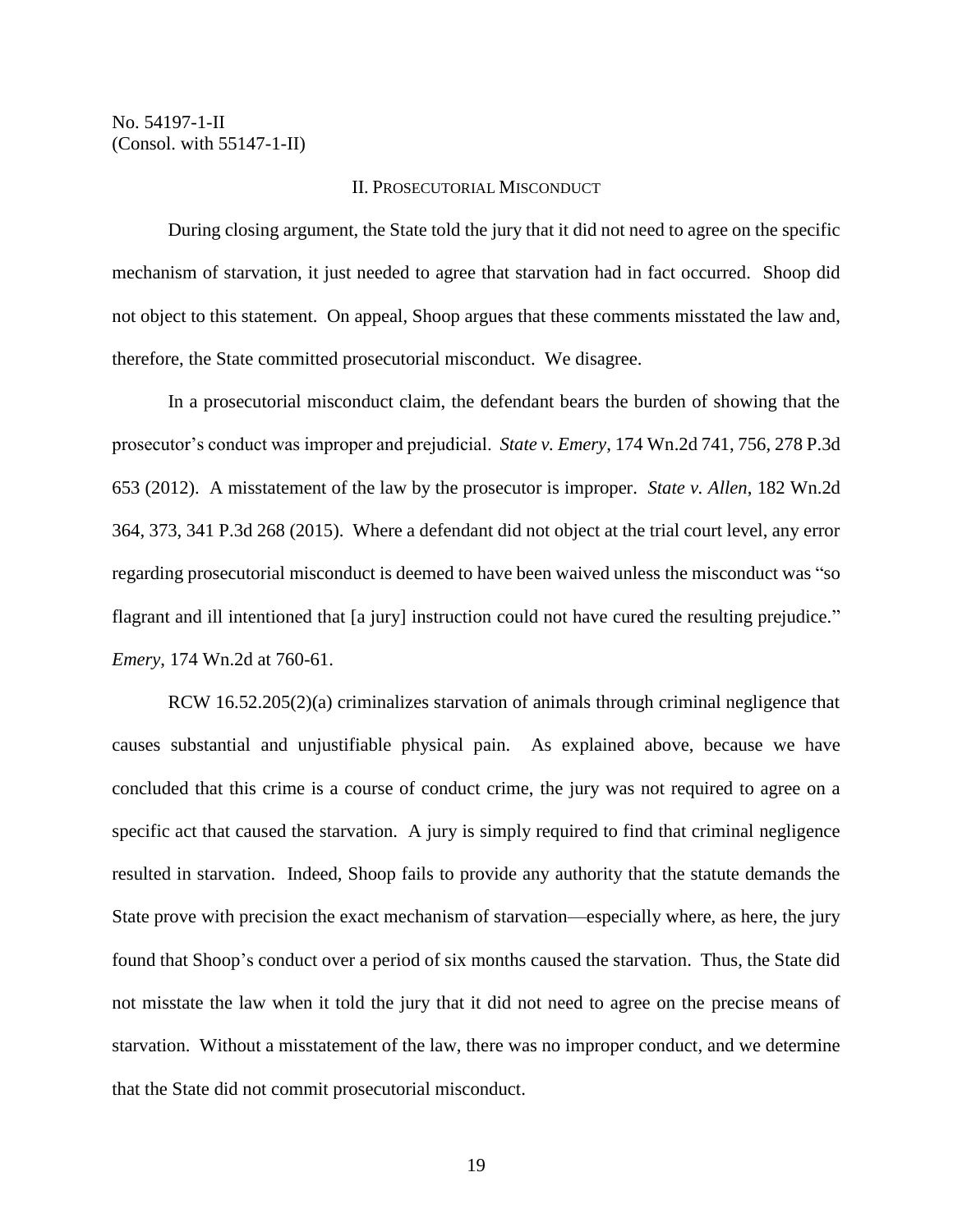# III. RESTITUTION ORDER

Shoop next challenges the trial court's order on restitution. Shoop argues that the trial court awarded an unreasonable amount of restitution and he should not be required to pay restitution for the calf that was born after the animals were seized. We disagree.

#### A. LEGAL PRINCIPLES

Defendants convicted of animal cruelty "shall be liable for reasonable costs incurred pursuant to this chapter by law enforcement agencies, animal care and control agencies, or authorized private or public entities involved with the care of the animals." RCW 16.52.200(6). "Reasonable costs include expenses of the investigation, and the animal's care, euthanization, or adoption." RCW 16.52.200(6).

If a restitution award is disputed, it must be supported by a preponderance of the evidence. *State v. Deskins*, 180 Wn.2d 68, 82, 322 P.3d 780 (2014). " 'While the claimed loss need not be established with specific accuracy, it must be supported by substantial credible evidence.' " *Id.* (internal quotation marks omitted) (quoting *State v. Griffith*, 164 Wn.2d 960, 965, 195 P.3d 506 (2008)). " 'Evidence supporting restitution is sufficient if it affords a reasonable basis for estimating loss and does not subject the trier of fact to mere speculation or conjecture.' " *Id.* at 82-83 (internal quotation marks omitted) (quoting *State v. Hughes*, 154 Wn.2d 118, 154, 110 P.3d 192 (2005), *overruled on other grounds*).

# B. APPLICATION

Shoop appears to make two arguments regarding the restitution award. First, he argues that the trial court awarded an unreasonable amount of restitution because Central Valley did not need to care for the bison for 18 months but, instead, should have sold the bison much earlier.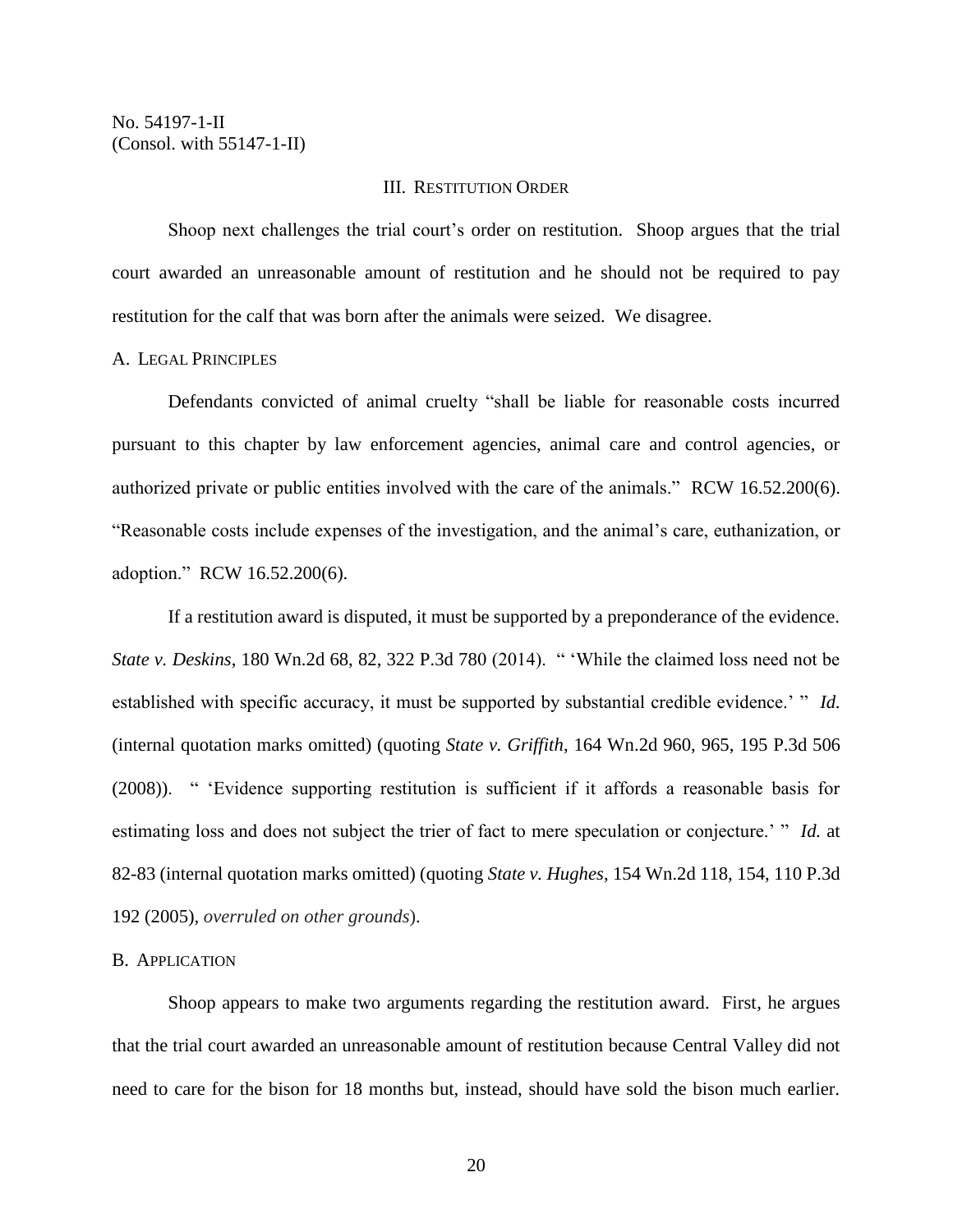Second, Shoop argues that he should not be required to pay restitution for the calf that was born after the animals were seized. Because the calf was not subject to any of the eight charges and would have been "born regardless of the crime," Shoop argues that there was no causal connection of the calf to the offenses such that restitution for its care should be imposed. Second Br. of Appellant at 5. Both arguments fail.

First, we decline to address Shoop's argument about the duration of Central Valley's care. At the restitution hearing, Shoop did not object to the overall amount for care of the bison; he limited his objection solely to payments related to the newborn calf. As a result, Shoop's argument as to the duration of care has not been preserved. *See* RAP 2.5.

Second, although preserved below, Shoop's argument related to the newborn calf also fails. Because the mother of the calf was pregnant when she was seized, caring for the mother would necessarily include caring for the calf. Considering these natural consequences of seizing a pregnant female bison, there was ample connection of the calf-related expenses to the crimes, and there was sufficient evidence that ordering restitution related to the expenses was reasonable. Accordingly, we affirm the trial court's restitution order.

## IV. STATEMENT OF ADDITIONAL GROUNDS

Shoop raises additional issues in his statement of additional grounds (SAG) including arguments relating to witness credibility, the trial court's denial of his motion to change venue, his request for an appointment of a new attorney, and ineffective assistance of counsel. We disagree with, or decline to address, each of them.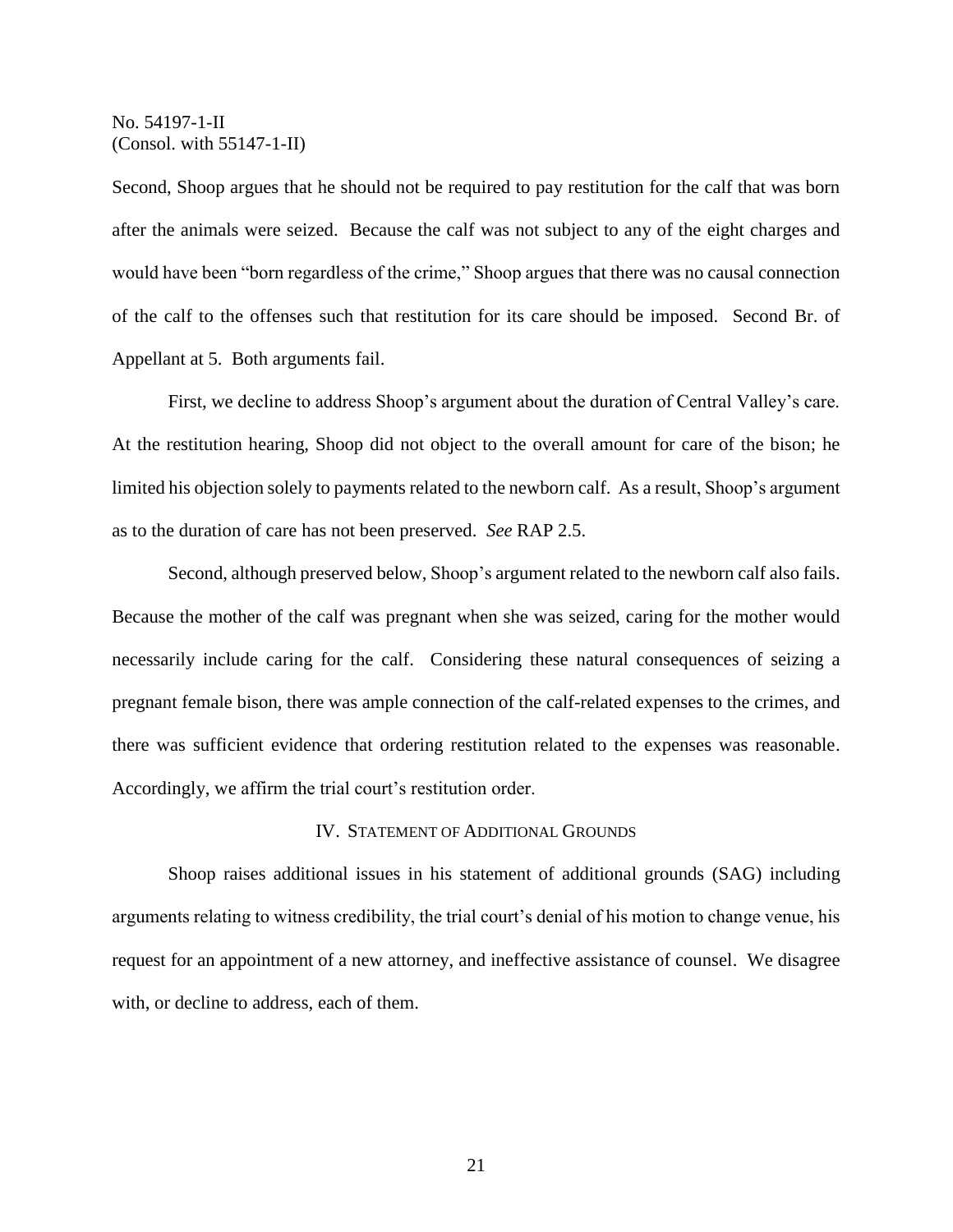## A. MOTION TO CHANGE VENUE

Shoop claims that the trial court erred in denying his request for a change of venue due to pretrial publicity. We disagree.

"Adverse pretrial publicity can create a presumption in a community that jurors' claims that they can be impartial should not be accepted, and the totality of the circumstances is examined to decide whether such a presumption arises." *State v. Jackson*, 150 Wn.2d 251, 269, 76 P.3d 217 (2003). A defendant must show that pretrial publicity has created a probability of unfairness. *Id.* However, the relevant question in making a change of venue determination is not whether the jurors were aware of the case, but whether the jurors were able to impartially judge the guilt of the defendant. *Id.*

We review a trial court's decision to grant or deny a motion for a change of venue for an abuse of discretion. *Id.*

Prior to trial, Shoop filed a motion for change of venue due to the local media coverage of his case. The State opposed the motion, maintaining that the media coverage had not been inflammatory and the only media coverage had been several news articles, with the last article having been published more than six months prior. The State argued that increasing the pool of prospective jurors could cure any potential issues with juror familiarity and the population of the area from which jurors were drawn (30,000) was sufficiently large to seat an impartial jury. Moreover, the State noted that government officials had not been involved in the publicity and the severity of the crimes was lower since it did not involve crimes against a person.

The trial court agreed with the State and denied the motion to change venue finding that Shoop had failed to show good cause to grant the motion.

22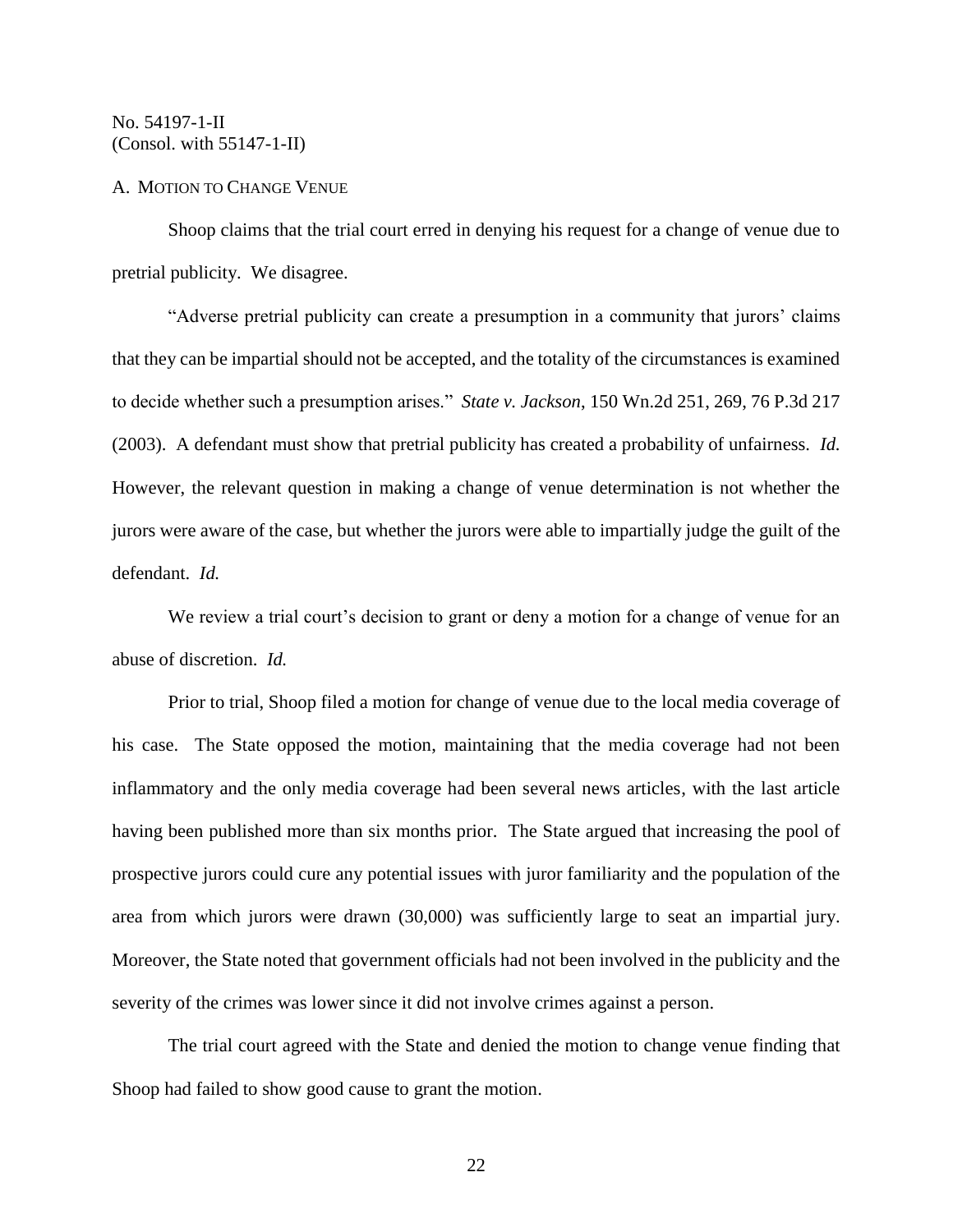Shoop fails to raise any additional arguments or analysis about how the trial court's decision was an abuse of discretion. Accordingly, his challenge fails.

## B. REQUEST FOR APPOINTMENT OF NEW ATTORNEY

Shoop claims that the trial court erred in denying his request for a new defense attorney. We review a trial court's refusal to appoint new counsel for an abuse of discretion. *State v. Lindsey*, 177 Wn. App. 233, 248, 311 P.3d 61 (2013). A trial court abuses its discretion when its decision is manifestly unreasonable or based on untenable grounds. *Id.* at 248-49.

"In assessing the trial court's decision, we look at (1) the extent of the conflict between attorney and client, (2) the adequacy of the trial court's inquiry into that conflict, and (3) the timeliness of the motion for appointment of new counsel." *Id.* at 249.

Ten days before the then scheduled second trial was to start, defense counsel made a motion, on behalf of Shoop, that he be removed as counsel based on Shoop's claim that there was a breakdown in the attorney-client relationship. Defense counsel explained that Shoop believed that he had failed to inform Shoop of his speedy trial rights, and as a result, the trial had been set 8 days outside the 90-day speedy trial deadline. Defense counsel said he had received "an impassioned phone call" from Shoop a couple of days prior regarding his dissatisfaction with counsel over this speedy trial issue. 4 RP at 740. Although defense counsel conceded that there had been "at least—to some degree" a breakdown in the relationship, he also made it clear the motion was made on behalf of Shoop and he was not necessarily joining in the request. 4 RP at 741.

The trial court determined that there was an insufficient basis to grant Shoop's motion. The trial court questioned the accuracy of defense counsel's calculation of the speedy trial issue,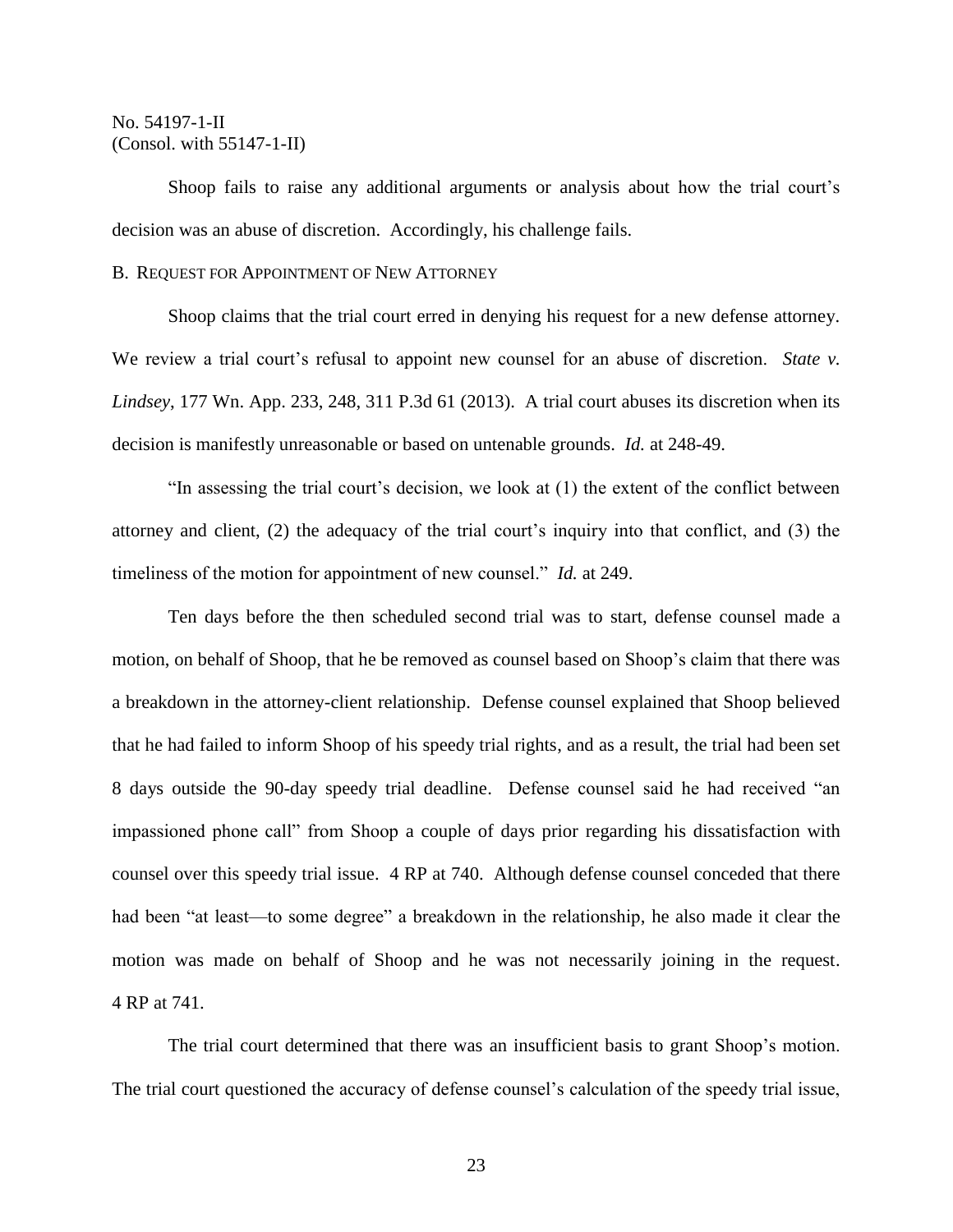but even if there was an eight day delay, the trial court determined that such a minor issue could not lead to a total breakdown in the attorney-client relationship such that new counsel was justified. The trial court also noted that Shoop had become angry in the past and there was no basis to discharge defense counsel and appoint a new lawyer unfamiliar with the case and the circumstances of the first trial. Moreover, the trial court noted that any appointment of a new attorney would result in further delays—and delays were the source of Shoop's complaints.

Shoop has failed to show that the trial court abused its discretion under the three factors. First, the extent of the conflict appeared to be solely related to an angry phone call from Shoop to defense counsel about his trial date being arguably eight days outside the date required by speedy trial rules. But, as the trial court pointed out, Shoop had become angry in the past. Importantly, defense counsel did not expressly join the motion, only characterizing the breakdown of the relationship as being of "some degree"—far short of a "total breakdown." 4 RP at 741-42. Given that defense counsel had a lengthy relationship with Shoop, having already represented him in the first trial, and that counsel did not join the motion, the trial court's conclusion that the conflict fell short of a total breakdown in the attorney-client relationship was reasonable.

Second, when presented with the issue, the trial court inquired of defense counsel of the nature and scope of the conflict. Because the conflict was related to a trial scheduling issue, the trial court's inquiry, while limited, was adequate.

Third, the timing of the request was problematic. The request was made after the first trial had been completed and just ten days prior to the then set date for the second trial. Dismissal of defense counsel at that late stage would have likely restarted the clock for time for trial, necessitated a continuance, and been detrimental to both parties. Because the factors weighed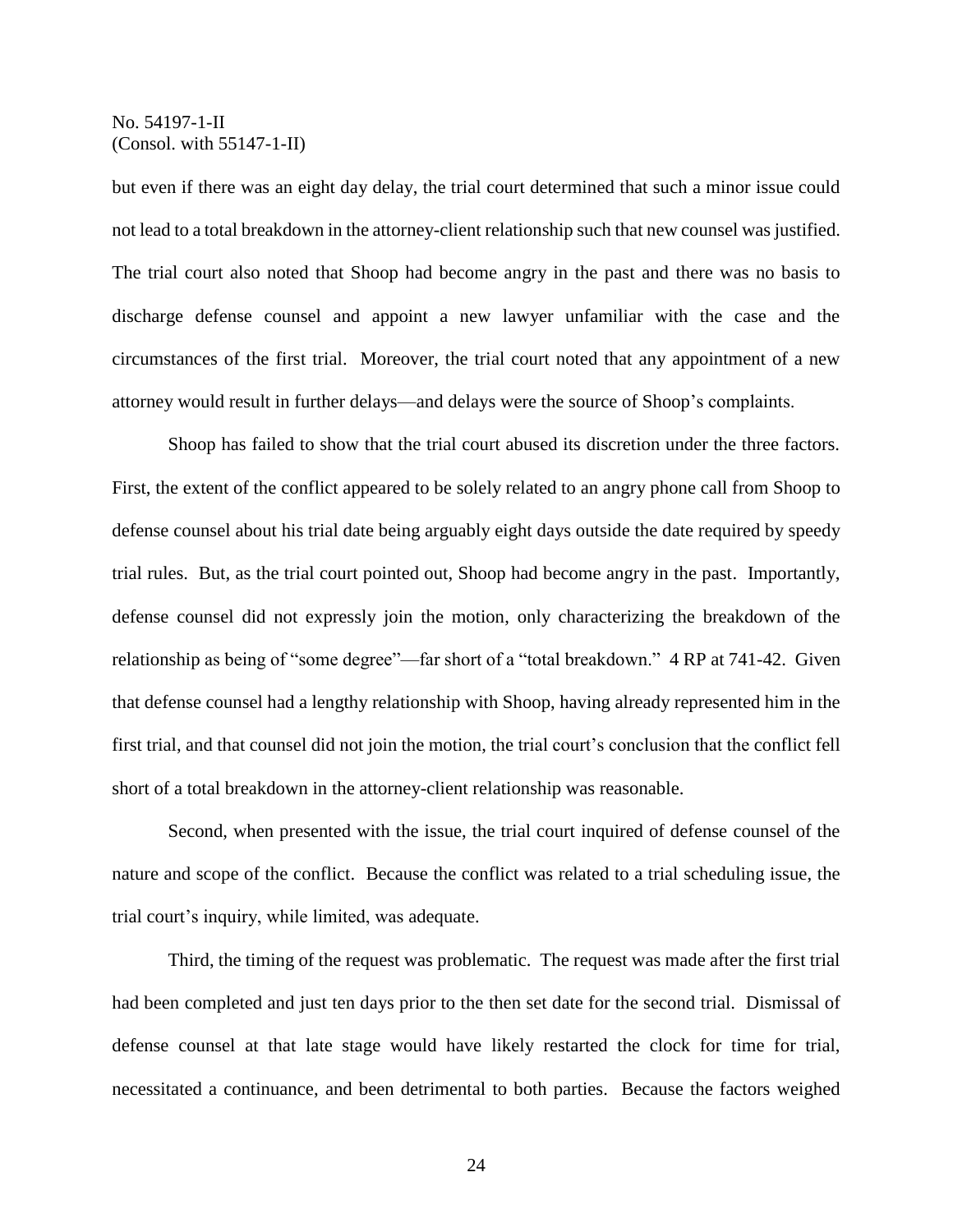against granting Shoop's request for appointment of a new attorney, we find that the trial court did not abuse its discretion in denying this request.

C. INEFFECTIVE ASSISTANCE OF COUNSEL

Shoop also appears to argue throughout his SAG that he was denied ineffective assistance of counsel for various reasons. We disagree with each of them.

Prevailing on an ineffective assistance of counsel claim requires the defendant to show: (1) deficient performance and (2) prejudice to the defendant. *Grier*, 171 Wn.2d at 32-33.

Counsel's performance is deficient if it falls below an objective standard of reasonableness. *Id.* at 33. We engage in a strong presumption that counsel's performance was reasonable. *State v. Kyllo*, 166 Wn.2d 856, 862, 215 P.3d 177 (2009). A defendant may overcome this presumption by showing " 'no conceivable legitimate tactic explaining counsel's performance.' " *Grier*, 171 Wn.2d at 33 (quoting *State v. Reichenbach*, 153 Wn.2d 126, 130, 101 P.3d 80 (2004)).

Shoop claims that defense counsel improperly prevented bone marrow results from being admitted. It appears from the record that Shoop is referring to defense counsel's motion in limine that prevented the State from bringing in evidence of bison carcasses on Shoop's property. Defense counsel argued that the carcasses of these bison were only marginally relevant to the issue of starvation because the bone marrow of the animals had not been "tapped into," indicating that they had not starved. 1 RP at 27. Because the evidence of dead bison could have hurt Shoop more than the bone marrow evidence would have helped him, Shoop cannot overcome the presumption that defense counsel's decision to file a motion in limine regarding the carcasses was reasonable.

Shoop next claims that defense counsel failed to properly challenge "false" testimony that he was not providing adequate food and water to his animals. However, looking at the record as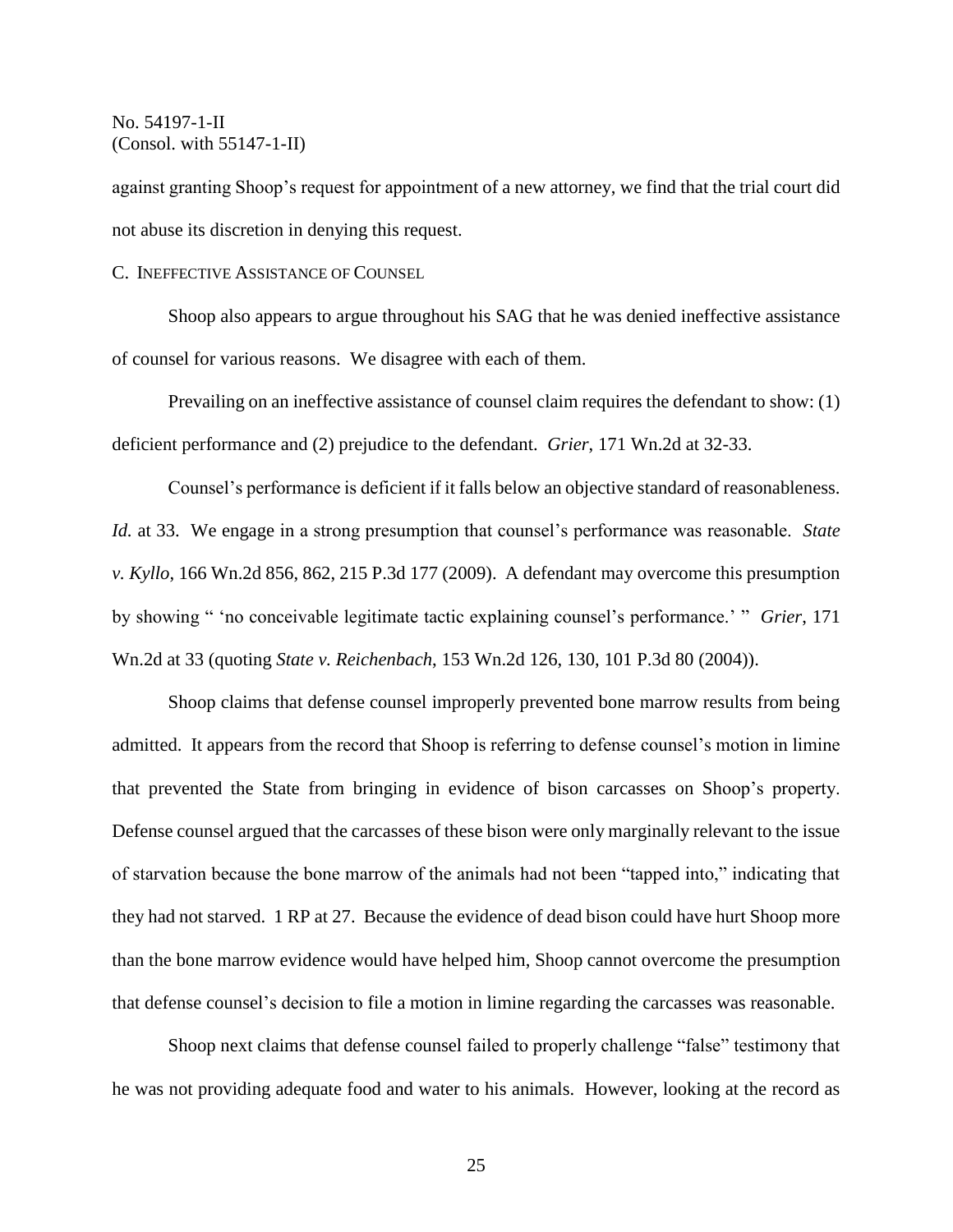a whole, defense counsel was zealous in his representation and consistently challenged the State's arguments that Shoop was providing inadequate food and water to his animals. Because the record does not support his claims, Shoop fails to rebut the strong presumption of effective representation. Therefore, defense counsel was neither deficient generally nor for allegedly failing to challenge certain testimony.

## D. ADDITIONAL ARGUMENTS

Shoop raises additional arguments that either fail or we decline to address.

Shoop claims that the testimony offered by two of the State's witnesses was false and questioned the credibility of additional statements made by another witness. "Credibility determinations are reserved for the trier of fact, and an appellate court 'must defer to the [trier of fact] on issues of conflicting testimony, credibility of witnesses, and persuasiveness of the evidence.' " *State v. Rafay*, 168 Wn. App. 734, 843, 285 P.3d 83 (2012) (alteration in original) (quoting *State v. Liden*, 138 Wn. App. 110, 117, 156 P.3d 259 (2007)). We decline to review Shoop's claims because they are requests for this court to make credibility determinations.

Shoop contends that the State should not have been permitted to charge him with animal cruelty for the bison that was not seized. He also claims that defense counsel was ineffective for failing to inform the trial court that not all of the animals on Shoop's property for which he was charged with animal cruelty were seized. However, RCW 16.52.205(2)(a) does not require that an animal be seized for a charge to be brought under the statute. Therefore, we determine that this argument fails.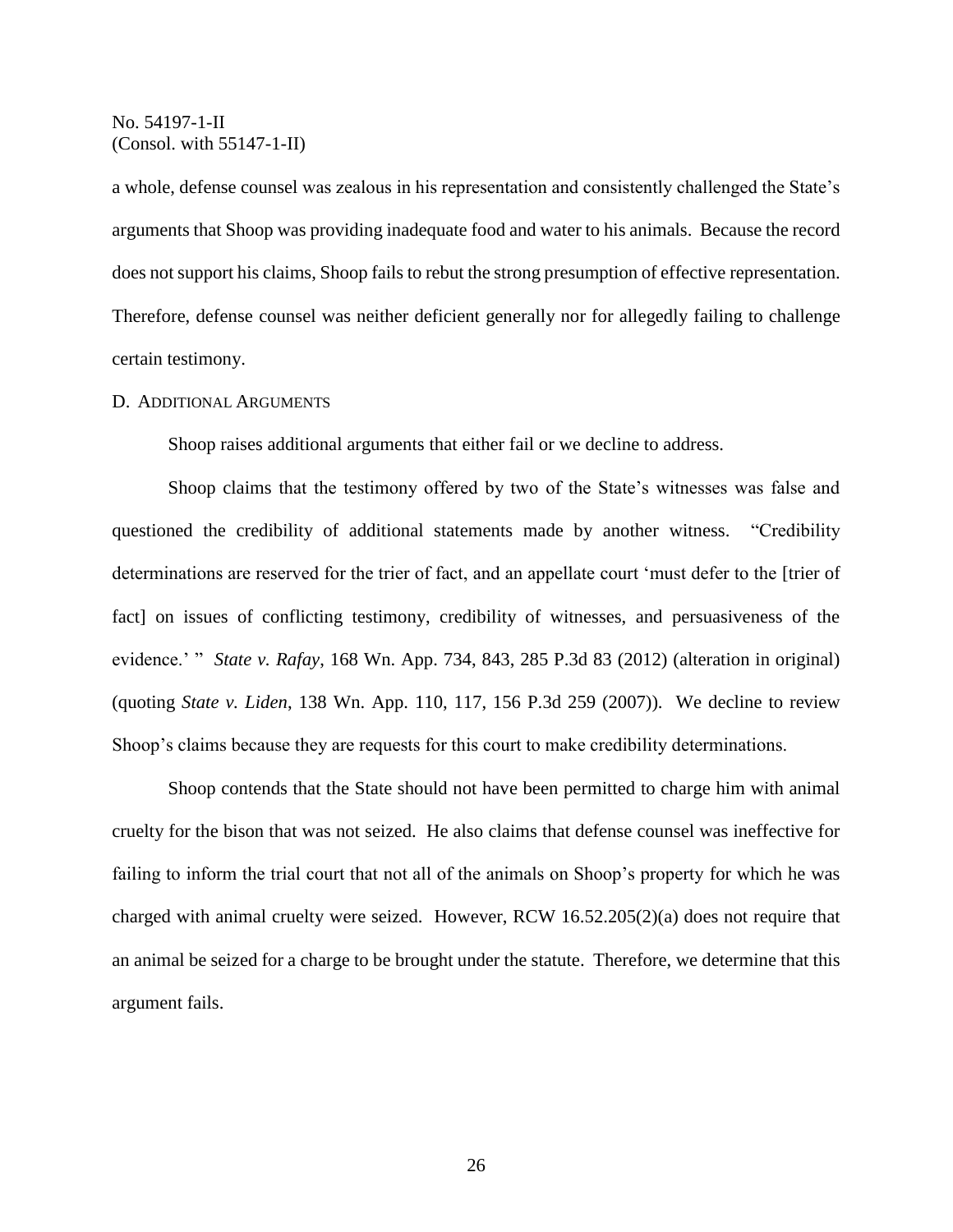$\overline{a}$ 

Shoop claims that the State failed to provide sufficient evidence of either suffocation or dehydration. As explained above, because RCW 16.52.205(2)(a) is not an alternative means statute, the State was not required to present evidence of either suffocation or dehydration so long as there was sufficient evidence of at least one of the means included within the subsection. And Shoop makes no argument that there was insufficient evidence of starvation. Therefore, we determine that this argument fails.

Shoop raises claims related to his first trial. He claims that the jury failed to properly follow the instructions of the trial court and the State improperly failed to provide the defense with results of blood tests until the end of his first trial. It is not evident what bearing these issues that arose during the first trial have on review of Shoop's convictions in the second trial. Therefore, we decline to address these issues because Shoop fails to "inform the court of the nature and occurrence of alleged errors." RAP 10.10(c).

Shoop claims that he was denied an opportunity to testify. Shoop claims that his counsel was ineffective for failing to present evidence that would have aided his case and he was improperly prevented from making statements to the press. To the extent not discussed above, each of these claims involves facts and evidence not in the record, so we decline to address them.<sup>7</sup>

## **CONCLUSION**

The trial court did not abuse its discretion in denying Shoop's request for funds for an expert evaluation of the bison, and the State did not commit prosecutorial misconduct during its closing argument. Additionally, we determine that there was sufficient evidence to support the

<sup>&</sup>lt;sup>7</sup> We acknowledge, however, that these claims could possibly be raised in a personal restraint petition. *See* RAP 16.4.